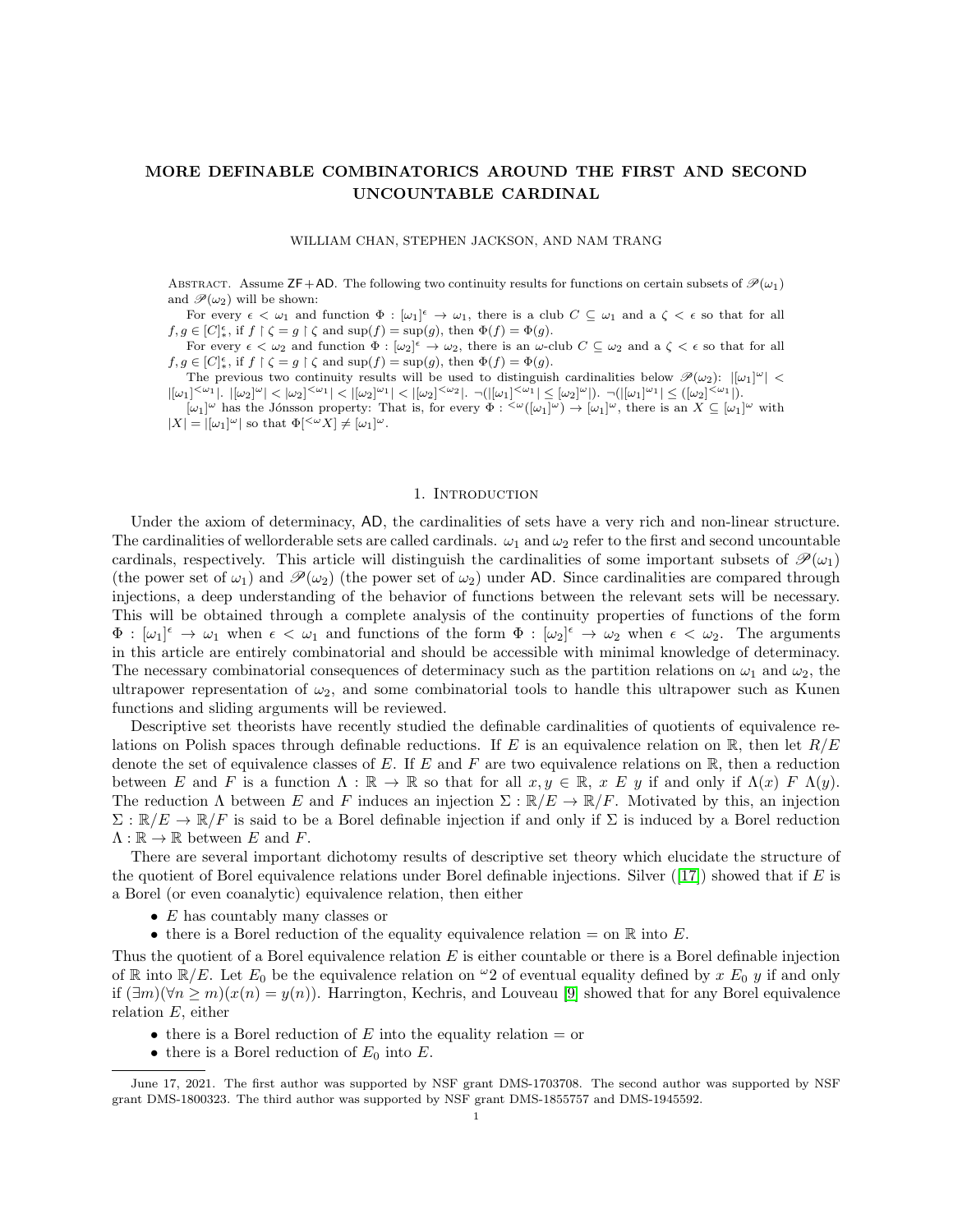Thus for any Borel equivalence relation E, either there is a Borel definable injection of  $\mathbb{R}/E$  into  $\mathbb{R}$  (which is in bijection with  $\mathscr{P}(\omega)$  or there is a Borel definable injection of  $\mathbb{R}/E_0$  into  $\mathbb{R}/E$ .

With the axiom of choice, this nice structure for the definable cardinalities under definable injections collapses since all these quotients are in bijection with R. In the spirit of descriptive set theory, this paper will be interested in definable cardinalities studied using definable maps which can either be interpreted by restricting functions to certain classes (like the class of Borel functions, as in the classical examples above) or by working within models of determinacy, which will be the approach taken here. The axiom of determinacy, AD, asserts that every two player game where each player takes turns playing a natural number has a winning strategy for one of the two players. Determinacy axioms allow the structure of the definable cardinalities of sets (which are surjective images of  $\mathbb{R}$ ) to possess a structure that resembles the structure of Borel definable cardinalities and this structure is established through techniques that have a descriptive set theoretic flavor.

The two dichotomy results for Borel reductions mentioned above are proved by using the Gandy-Harrington forcing of lightface  $\Sigma_1^1$  subsets of R developed in [\[10\]](#page-18-2). In an extension of AD called AD<sup>+</sup>, highly absolute definitions for equivalence relations called ∞-Borel codes exist. The Vopěnka forcing of ordinal definable (relative to the  $\infty$ -Borel code) subsets of R can be used to extend Silver's dichotomy and the  $E_0$ -dichotomy into cardinality dichotomies in  $AD^+$ . Generalizing Silver's dichotomy, the Woodin's perfect set dichotomy  $([3], [1])$  $([3], [1])$  $([3], [1])$  $([3], [1])$  $([3], [1])$  states that if E is an equivalence relation on R, then either

- $\mathbb{R}/E$  is wellorderable (that is, injects into an ordinal) or
- R injects into  $\mathbb{R}/E$ .

Since all sets which are surjective images of  $\mathbb R$  are in bijection with a quotient of an equivalence relation on  $\mathbb R$ . this can be reformulated to say that for all sets X which are surjective image of  $\mathbb{R}$ , either X is wellorderable or R injects into X. In  $L(\mathbb{R}) \models$  AD, Caicedo and Ketchersid [\[1\]](#page-18-4) extended these results further by showing every set  $X \in L(\mathbb{R})$  is either wellorderable or  $\mathbb R$  injects into X. Generalizing the E<sub>0</sub>-dichotomy, Hjorth's  $E_0$ -dichtomy ([\[11\]](#page-18-5)) states that if E is an equivalence relation on R, then either

- $\mathbb{R}/E$  injects into  $\mathscr{P}(\delta)$  for some ordinal  $\delta$  or
- $\mathbb{R}/E_0$  injects into  $\mathbb{R}/E$ .

The first two authors have recently obtained additional new cardinality results for quotients of equivalence relations on  $\mathbb R$  in  $L(\mathbb R) \models$  AD. Borrowing a term from classical descriptive set theory, an equivalence relation E on R is strongly smooth if and only if  $\mathbb{R}/E$  is in bijection with R. In  $L(\mathbb{R}) = AD$ , many subsets of  $\mathcal{P}(\omega_1)$ are in bijection with an  $\omega_1$ -length disjoint union of quotients of strongly smooth equivalence relations on R; however, only one cardinality can be represented in this way if each equivalence relation has only countable equivalence classes: Combining ideas from the Woodin perfect set dichotomy and Hjorth's  $E_0$ -dichotomy, [\[5\]](#page-18-6) Theorem 5.8 showed that in  $L(\mathbb{R}) \models AD$ , if  $\langle E_\alpha : \alpha < \omega_1 \rangle$  is a sequence of strongly smooth equivalence relations on  $\mathbb R$  so that each  $E_\alpha$  has all countable equivalence classes, then the disjoint union  $\bigsqcup_{\alpha<\omega_1}\mathbb R/E_\alpha$  is in bijection with  $\mathbb{R} \times \omega_1$ .

Another classical cardinality result under AD is the perfect set property which asserts that every subset of R is either countable or contains a perfect subset (a nonempty closed set with no isolated points). Since R is in bijection with  $\mathscr{P}(\omega)$ , this result completely characterizes the cardinalities of sets below  $\mathscr{P}(\omega)$  by establishing a suitable form of the continuum hypothesis: All subsets of  $\mathcal{P}(\omega)$  are either countable or in bijection with  $\mathcal{P}(\omega)$ . This article and other recent work of the authors seek to understand the structure of the cardinalities below  $\mathscr{P}(\omega_1)$  and  $\mathscr{P}(\omega_2)$ .

By the Moschovakis coding lemma, R surjects onto  $\mathcal{P}(\omega_1)$  and  $\mathcal{P}(\omega_2)$ . Thus every subset of  $\mathcal{P}(\omega_1)$  and  $\mathscr{P}(\omega_2)$  is in bijection with a quotient of an equivalence relation on R. Rather than viewing these sets as quotients of equivalence relations, the approach of this paper will be to consider these sets as increasing sequences of ordinals and use an important consequence of determinacy known as the partition relations on  $\omega_1$  and  $\omega_2$ . Both the descriptive set theoretic and the combinatorial approaches seem useful and necessary for studying cardinalities under determinacy. The following will summarize the results of this paper and its context within determinacy.

Let A and B be two sets. If there is an injection from A into B, then write  $|A| \leq |B|$ . Denote  $|A| < |B|$ if  $|A| \leq |B|$  but  $\neg(|B| \leq |A|)$ . If there is a bijection between A and B, then one writes  $|A| = |B|$ . By the Cantor-Schröder-Bernstein theorem (proved in ZF),  $|A| = |B|$  if and only  $|A| \leq |B|$  and  $|B| \leq |A|$ . In the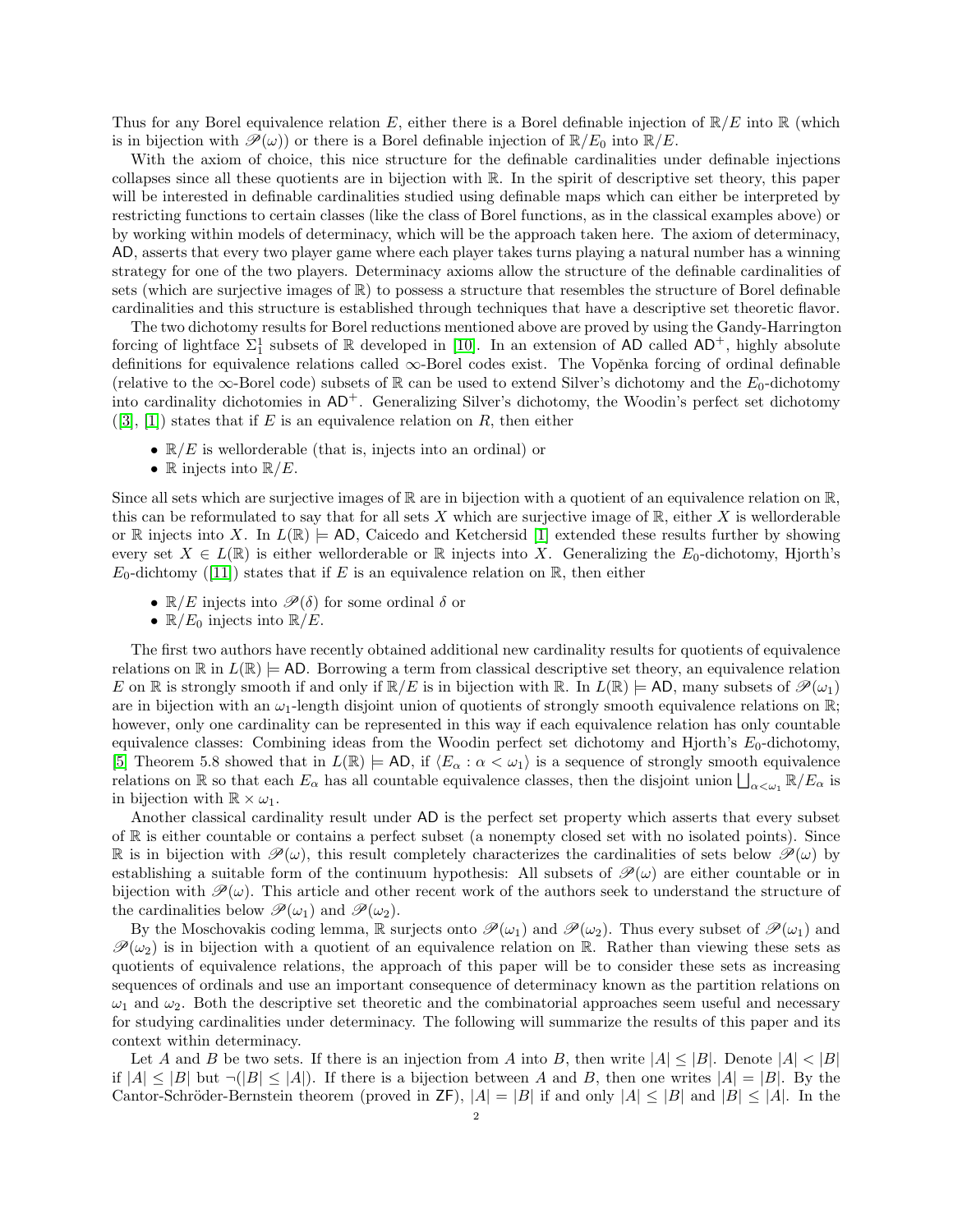absence of choice, the cardinality of A, referred to as  $|A|$ , is the equivalence class of A under the bijection relation.

To understand cardinalities and injections, one will need to study functions between sets under determinacy. One such classical result concerns continuity for functions from  $\mathbb R$  to  $\mathbb R$ . Assuming AD, every function  $\Phi: \mathbb{R} \to \mathbb{R}$  is continuous on a comeager subset of R. As customary in descriptive set theory, thinking of R as  $\omega_{\omega}$  (the collection of functions from  $\omega$  into  $\omega$ ), continuity can be understood using the following example:  $\Phi(f)(0)$ , the first bit of  $\Phi(f)$ , a priori could require global information about all of f. Continuity on a comeager set implies that if f belongs to this comeager set, then  $\Phi(f)(0)$  only depends on a local behavior of f. That is, there is some  $n \in \omega$  so that for all g which belong to this appropriate comeager set, if  $g \restriction n = f \restriction n$ , then  $\Phi(g)(0) = \Phi(f)(0)$ . Continuity of  $\Phi$  on this comeager set means this property holds for the k<sup>th</sup> bit of  $\Phi(f)$  for each  $k \in \omega$  and f belonging to the suitable comeager set.

Identifying subsets of  $\omega_1$  or  $\omega_2$  by their increasing enumeration, one will prefer to work with the collection of increasing sequences through  $\omega_1$  and  $\omega_2$  (primarily because the partition properties are formulated for these sets). If  $\epsilon \leq \delta$  are two ordinals, then  $[\delta]^{\epsilon}$  is the collection of increasing functions  $f : \epsilon \to \delta$ . Let  $[\delta]^{<\epsilon} = \bigcup_{\gamma<\epsilon} [\delta]^\gamma$ . This paper will be particularly interested in  $[\omega_1]^{\omega}$ ,  $[\omega_1]^{<\omega_1}$ ,  $[\omega_2]^{\omega}$ ,  $[\omega_2]^{\omega_1}$ , and  $[\omega_1]^{<\omega_2}$ .

This article will study the short functions on  $\omega_1$  and  $\omega_2$  (i.e. functions  $\Phi : [\omega_1]^{\epsilon} \to \omega_1$  when  $\epsilon < \omega_1$  or  $\Phi : [\omega_2]^{\epsilon} \to \omega_2$  when  $\epsilon < \omega_2$ ). The continuity phenomenon for full functions on  $\omega_1$  (i.e.  $\Phi : [\omega_1]^{\omega_1} \to \omega_1$ ) is investigated in [\[6\]](#page-18-7), and the techniques there are quite different than what is used here. The first two authors [\[6\]](#page-18-7) showed that for every function  $\Phi : [\omega_1]^{\omega_1} \to \omega_1$ , there is a club  $C \subseteq \omega_1$  with the property that for all  $f \in [C]_{*}^{\omega_1}$ , there exists an  $\alpha < \omega_1$  so that for all  $g \in [C]_{*}^{\omega_1}$ , if  $g \restriction \alpha = f \restriction \alpha$ , then  $\Phi(f) = \Phi(g)$ .  $([C]_{*}^{\omega_1}$  is the collection of increasing functions from  $\omega_1$  into C of the correct type, which will be defined in Definition [2.1.](#page-5-0)) The authors [\[6\]](#page-18-7) also showed an even stronger version that for every function  $\Phi : [\omega_1]^{\omega_1} \to {}^{\omega_1} \omega_1$ , there is a club  $C \subseteq \omega_1$  so that for all  $f \in [C]_*^{\omega_1}$  and  $\beta < \omega_1$ , there exists an  $\alpha < \omega_1$  so that for all  $g \in [C]_*^{\omega_1}$ , if  $g \restriction \alpha = f \restriction \alpha$ , then  $\Phi(g) \restriction \beta = \Phi(f) \restriction \beta$ . Note that this latter continuity property is just the standard notion of continuity where the domain and range spaces are given the topology generated by sets of the form  $N_{\sigma} = \{f \in [\omega_1]^{\omega_1} : \sigma \subseteq f\}$  where  $\sigma \in [\omega_1]^{<\omega_1}$  (or  $N_{\sigma} = \{f \in {\omega_1 \omega_1} : \sigma \subseteq f\}$  where  $\sigma \in {\omega_1 \omega_1}$ ) as a basis.

As a consequence of Martin's result that  $\omega_1$  is a strong partition cardinal, the filter  $\mu^{\omega_1}$  on  $[\omega_1]^{\omega_1}$  defined by  $X \in \mu^{\omega_1}$  if and only if there exists a club  $C \subseteq \omega_1$  so that  $[C]_{*}^{\omega_1} \subseteq X$  is a countably complete measure on  $\omega_1$ . Thus in the above two continuity results, the notion of largeness given by comeagerness for classical continuity on  $\mathbb R$  is replaced with largeness on  $[\omega_1]^{\omega_1}$  given by the ultrafilter  $\mu^{\omega_1}$ . The continuity property for functions mentioned in the previous paragraph can be used to show that  $|\mathscr{P}(\omega_1)| = |[\omega_1]^{\omega_1}|$  is "regular" cardinality" with respect to wellordered decompositions: if  $\langle X_\alpha : \alpha < \omega_1 \rangle$  is a sequence of subsets of  $[\omega_1]^{\omega_1}$ so that  $[\omega_1]^{\omega_1} = \bigcup_{\alpha < \omega_1} X_\alpha$ , then there is an  $\alpha < \omega_1$  such that  $|X_\alpha| = |[\omega_1]^{\omega_1}|$ . This result can then be used to show that  $|[\omega_1]^{<\omega_1}] < |[\omega_1]^{\omega_1}|$ . (See Fact [3.30](#page-13-0) for a different argument using measures and certain inner models of ZFC.)

This article will be concerned with continuity phenomenon for functions  $\Phi : [\omega_1]^\epsilon \to \omega_1$  where  $\epsilon < \omega_1$ . The partition measure  $\mu^{\epsilon}$  on  $[\omega_1]^{\epsilon}$  will serve as the notion of largeness for subsets of  $[\omega_1]^{\epsilon}$ . However, continuity in the sense described above for the functions from  $[\omega_1]^{\omega_1}$  into  $\omega_1$  is impossible by the following example. Consider the function  $\Psi : [\omega_1]^\omega \to \omega_1$  defined by  $\Psi(f) = \sup(f)$ . There is no club  $C \subseteq \omega_1$  so that for all  $f \in [C]_*^\omega$ , there is an  $n < \omega$  such that whenever  $g \in [C]_*^\omega$  and  $f \restriction n = g \restriction n$ ,  $\Psi(f) = \Psi(g)$ . However,  $\Psi$  does satisfy a particular continuity phenomenon in the sense that  $\Psi(f)$  depend only on one piece of information, namely sup(f). That is (by definition of  $\Psi$ ), for any  $f, g \in [\omega_1]^{\omega}$ , if  $\sup(f) = \sup(g)$ , then  $\Psi(f) = \Psi(g)$ . The first main result is that this is a general occurrence that holds for any function  $\Phi : [\omega_1]^{\epsilon} \to \omega_1$  when  $\epsilon < \omega_1$ . For each  $f \in [\omega_1]^{\epsilon}$  and  $\alpha \leq \epsilon$ , let bound $(f, \alpha) = \sup\{f(\beta) : \beta < \alpha\}$ . Note that bound $(f, 0) = 0$  and bound $(f, \epsilon) = \sup(f)$ .

**Theorem [2.14.](#page-7-0)** Assume  $ZF + AD$ . Let  $\epsilon < \omega_1$  and  $\Phi : [\omega_1]_{*}^{\epsilon} \to \omega_1$ . Then there is a decreasing sequence of ordinals which are less than or equal to  $\epsilon$ ,  $(\beta_i : i \leq n)$ , with  $\beta_n = 0$  and a club  $C \subseteq \omega_1$  so that if  $f, g \in [C]^{\epsilon}_*$  has the property that bound $(f, \beta_i) =$  bound $(g, \beta_i)$  for all  $i \leq n$ , then  $\Phi(f) = \Phi(g)$ .

This result is a continuity property which states that for any such function  $\Phi$ ,  $\Phi(f)$  depends only on local behaviors of f at certain finitely many places for  $\mu^{\epsilon}$ -almost all f. The following is a more coarse but useful consequence of the above result which states that for every function  $\Phi$ , there is a  $\delta < \epsilon$  so that  $\Phi(f)$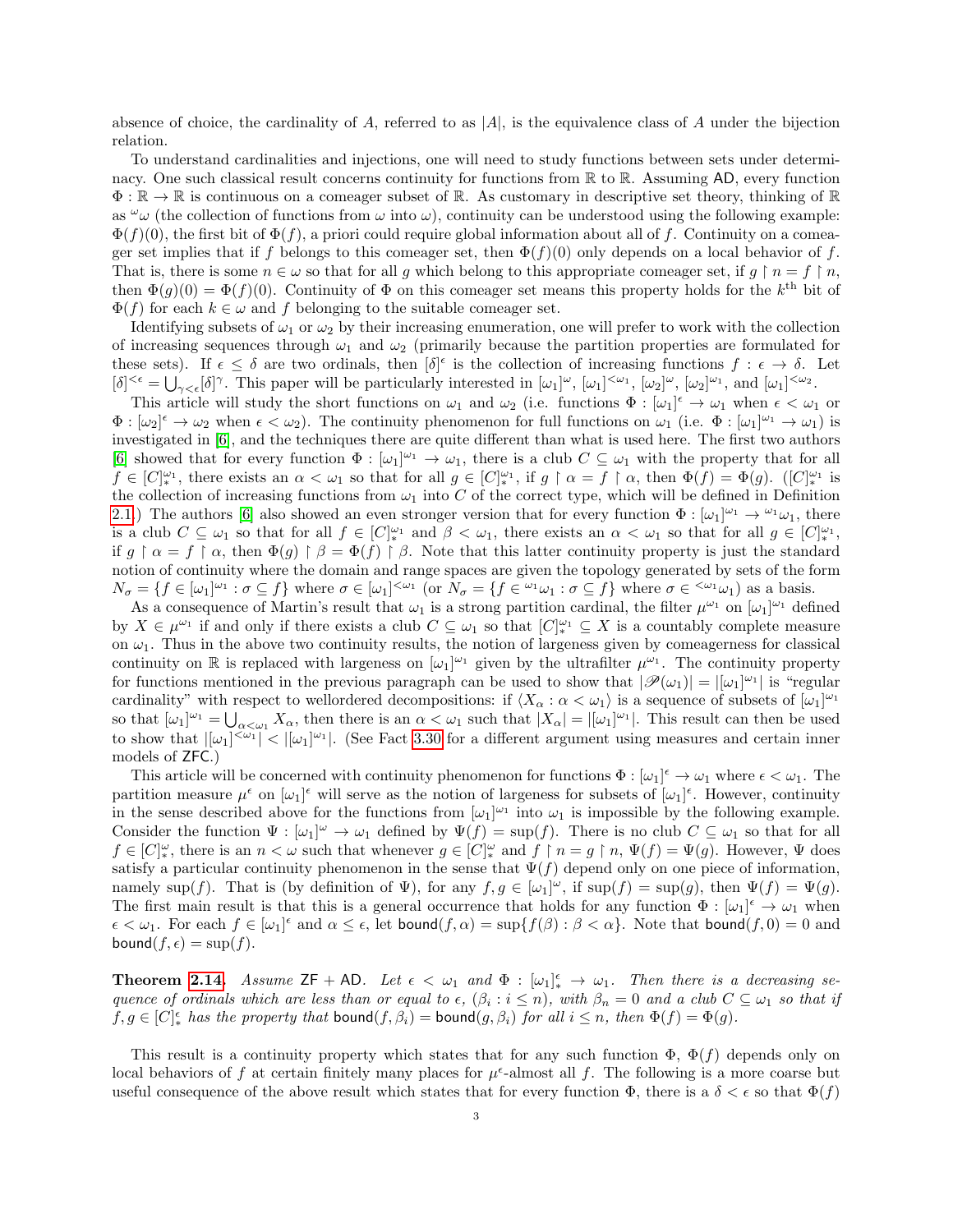depends only on the  $\delta$ -length initial segment of f and sup(f).

**Theorem [2.15.](#page-7-1)** Assume  $ZF + AD$ . Let  $\epsilon < \omega_1$  and  $\Phi : [\omega_1]_*^{\epsilon} \to \omega_1$ . Then there is a  $\delta < \epsilon$  and some club  $C \subseteq \omega_1$  so that for all  $f, g \in [C]_*^{\epsilon}$  with  $f \restriction \delta = g \restriction \delta$  and  $\text{sup}(f) = \text{sup}(g)$ ,  $\Phi(f) = \Phi(g)$ .

 $[\omega_1]^\omega$  and  $[\omega_1]^{<\omega_1}$  are two distinguished subsets of  $\mathscr{P}(\omega_1)$ . One natural question is whether these two sets are different in terms of cardinality. Woodin [\[18\]](#page-18-8) studied the cardinalities below  $[\omega_1]^{<\omega_1}$  under  $\mathsf{ZF}+\mathsf{AD}_\mathbb{R}+\mathsf{DC}$ . From the dichotomy results in [\[18\]](#page-18-8), it was known to Woodin that  $|[\omega_1]^{\omega}| < |[\omega_1]^{<\omega_1}|$ . Moreover, Woodin isolated a subset of  $[\omega_1]^{<\omega_1}$  called  $S_1$  defined by  $S_1 = \{f \in [\omega_1]^{<\omega_1} : \sup(f) = \omega_1^{L[f]} \}$ . It is implicit in [\[18\]](#page-18-8) that  $|S_1|$  is incomparable with  $[\omega_1]^\omega$  and hence one can concludes that  $|[\omega_1]^\omega| < |[\omega_1]^{<\omega_1}|$ .

The proofs of some of the main properties of  $S_1$  (assuming  $ZF + AD + DC_R$  and all sets of reals have  $\infty$ -Borel codes) can be found [\[4\]](#page-18-9) and [\[5\]](#page-18-6). Assuming just  $\mathsf{ZF}+\mathsf{AD}$ , one can show that  $|\mathbb{R}| \leq |S_1|$  and  $\neg(\omega_1 \leq |S_1|)$ (see [\[5\]](#page-18-6) Fact 6.3). The main property of  $S_1$  shown in [\[4\]](#page-18-9) is that there is no injection of  $S_1$  into  $\infty$ ON assuming  $\mathsf{ZF} + \mathsf{AD} + \mathsf{DC}_{\mathbb{R}}$  and all sets of reals have  $\infty$ -Borel codes. From this, one can conclude that  $|\mathbb{R}| < |S_1|$  and  $\neg(|S_1| \leq |[\omega_1]^{\omega}|)$ . The argument for the main property of  $S_1$  in [\[4\]](#page-18-9) goes roughly as follows: Suppose such an injection  $\Phi$  exists. Using  $\infty$ -Borel codes, one can find an inner model M of ZFC that "absorbs" some fragment of this injection in a suitable sense. Let  $\zeta < \omega_1^V$  be an inaccessible cardinal of M. Since Coll $(\omega, < \zeta)$ is countable in the real world satisfying AD, one can find a  $G \subseteq Coll(\omega, < \zeta)$  which is  $Coll(\omega, < \zeta)$ -generic over M. One can show that G adds a  $g \in S_1$  such that  $M[G] = M[g]$ . Since M "absorbs"  $\Phi$ ,  $\Phi(g) \in M[g]$ . Since  $\Phi$  is an injection, one can argue that  $M[g] = M[\Phi[g]]$ . However,  $\Phi(g)$  is an  $\omega$ -sequence of ordinals. By a crucial property of the Lévy collapse, there is a  $\xi < \zeta$  so that  $\Psi(g) \in M[G \restriction \xi]$ . Then one has that  $M[G] = M[g] = M[\Phi(g)] = M[G \restriction \xi]$ . This is impossible.

The authors know very little about the cardinality properties of  $S_1$  in the absence of  $\infty$ -Borel codes.  $S_1$  is a set whose definition is based upon the notion of constructibility. The two sets  $[\omega_1]^\omega$  and  $[\omega_1]^{<\omega_1}$  are very concrete combinatorial objects. There should be no need to employ  $AD^+$  concepts to distinguish these two cardinalities. Using the continuity properties for short functions mentioned above, one can distinguish these two sets within  $ZF + AD$  using combinatorial arguments.

**Theorem [2.16.](#page-7-2)** Assume  $ZF + AD$ .  $|[\omega_1]^{\omega}| < |[\omega_1]^{<\omega_1}|$ .

Recently, the authors have used Theorem [2.16](#page-7-2) as a backbone for more general results concerning injections of  $[\omega_1]^{<\omega_1}$ . For example, [\[7\]](#page-18-10) showed under just ZF + AD that there is no injection of  $[\omega_1]^{<\omega_1}$  into  $\omega(\omega_\omega)$ , the set of  $\omega$ -sequences into  $\omega_\omega$ . Moreover with the additional of  $DC_{\mathbb{R}}$ , [\[7\]](#page-18-10) proved in  $ZF + AD + DC_{\mathbb{R}}$ that there is no injection of  $[\omega_1]^{<\omega_1}$  into  $\omega$ ON, the class of  $\omega$ -sequences of ordinals. These results use a variety of combinatorial and descriptive set theoretic consequences of determinacy to reduce back to Theorem [2.16.](#page-7-2)

Next, one will consider various subsets of  $\mathscr{P}(\omega_2)$ . Of particular interests are  $[\omega_2]^{\omega}$ ,  $[\omega_2]^{<\omega_1}$ ,  $[\omega_2]^{<\omega_2}$ , and  $[\omega_2]^{\omega_2}$ . One would like to distinguish the cardinality of these sets from each other as well as from the cardinality of the subsets of  $\mathscr{P}(\omega_1)$  considered earlier such as  $[\omega_1]^{\omega}$ ,  $[\omega_1]^{<\omega_1}$ , and  $[\omega_1]^{\omega_1}$ .

Martin showed that  $\omega_2$  is a weak partition cardinal and hence measurable. Using the same technique mentioned above (for showing  $|[\omega_1]^{<\omega_1}| < |[\omega_1]^{\omega_1}|$ ) which involved using a measure and going into an appropriate inner model of ZFC, one can show  $|[\omega_2]^{<\omega_2}| < |[\omega_2]^{\omega_2}|$  under just ZF + AD.

Similar to the study of  $\omega_1$ , one needs to establish the analogous continuity property for  $\omega_2$ .

**Theorem [3.21.](#page-11-0)** Assume  $ZF + AD$ . Let  $\epsilon < \omega_2$  and  $\Phi : [\omega_2]_{*}^{\epsilon} \to \omega_2$ . Then there is a decreasing sequence of ordinals less than or equal to  $\epsilon$ ,  $(\beta_i : i \leq n)$ , with  $\beta_n = 0$  and an  $\omega$ -club  $B \subseteq \omega_2$  so that if  $\mathcal{F}, \mathcal{G} \in [B]^{\epsilon}_{*}$  has the property that bound $(\mathcal{F}, \beta_i) =$  bound $(\mathcal{G}, \beta_i)$  for all  $i \leq n$ , then  $\Phi(\mathcal{F}) = \Phi(\mathcal{G})$ .

**Theorem [3.22.](#page-11-1)** Assume  $ZF + AD$ . Let  $\epsilon < \omega_2$  and  $\Phi : [\omega_2]_*^{\epsilon} \to \omega_2$ . Then there is a  $\delta < \epsilon$  and an  $\omega$ club  $B \subseteq \omega_2$  so that for all  $\mathcal{F}, \mathcal{G} \in [B]_*^{\epsilon}$  with  $\mathcal{F} \restriction \delta = \mathcal{G} \restriction \delta$  and  $\text{sup}(\mathcal{F}) = \text{sup}(\mathcal{G}), \Phi(\mathcal{F}) = \Phi(\mathcal{G}).$ 

Using these continuity results, one can establish the following cardinality relations:

**Theorem [3.23.](#page-11-2)** Assume  $ZF + AD$ .  $|[\omega_2]^{\omega}| < |[\omega_2]^{\omega_1}|$ .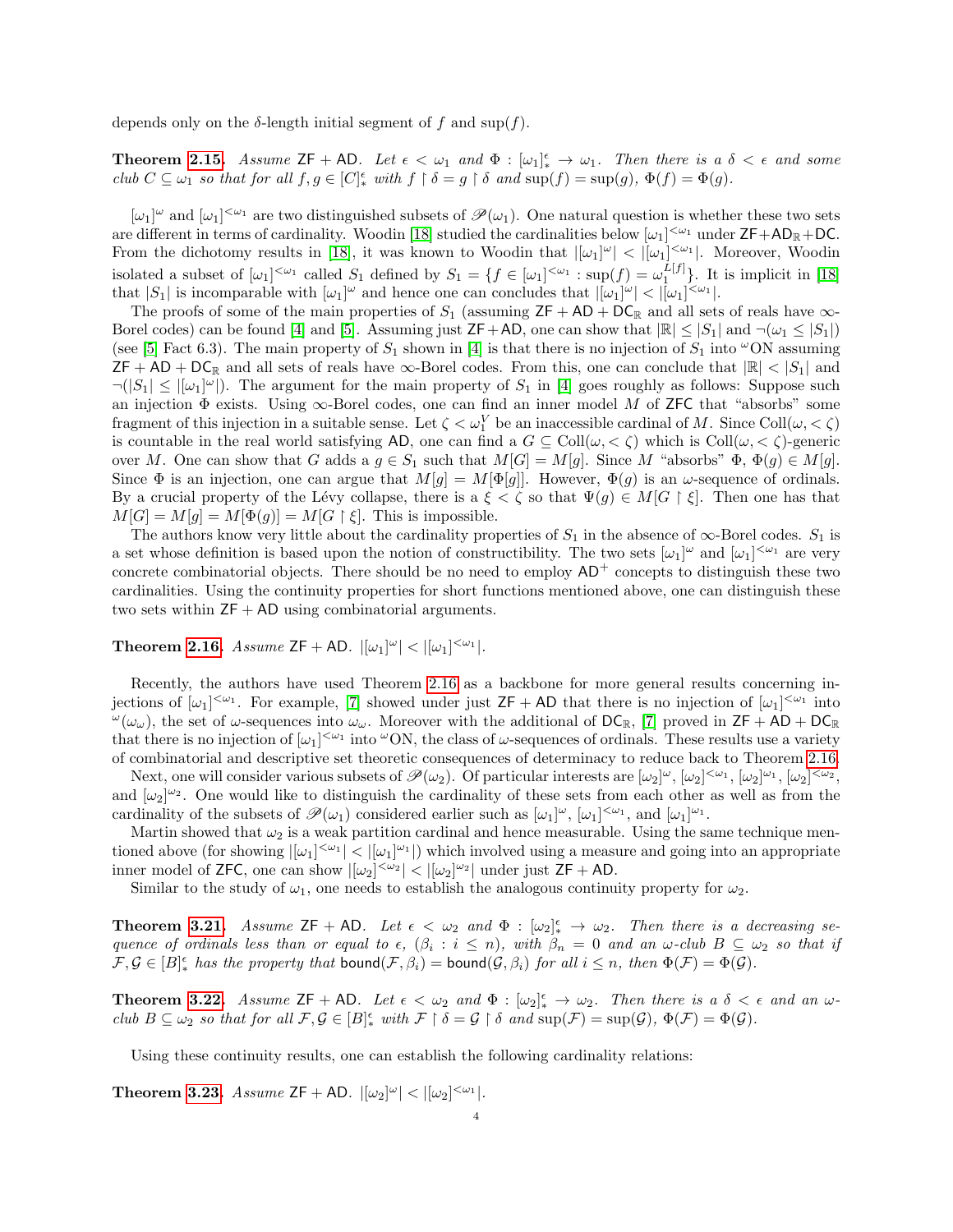**Theorem [3.24.](#page-12-0)** Assume  $ZF + AD$ .  $|[\omega_2]^{< \omega_1}| < |[\omega_2]^{\omega_1}|$ .

## **Theorem [3.26.](#page-12-1)** Assume  $ZF + AD$ .  $|[\omega_2]^{\omega_1}| < |[\omega_2]^{\omega_2}|$ .

It should be mentioned that these results concerning  $\omega_2$  are proved in  $ZF + AD$  and the arguments provided here are the only proofs presently known to the authors. That is, the authors do not know of an  $AD^+$  style proof involving some analog of  $S_1$ . In the proof that  $S_1$  does not inject into  $\omega$ ON sketched above, one considered the forcing  $\text{Coll}(\omega, < \zeta)$  where  $\zeta < \omega_1^V$  is an inaccessible cardinal of an inner model M of **ZFC.** In that case, one was able to find, in the real world, a generic over  $M$  since the forcing is countable in the real world. One may attempt to make analogs of  $S_1$  to handle results at  $\omega_2$ . However, the naturally associated forcing appears to be uncountable even in the real world, and one can no longer be certain that generics for such forcings exist in the real world.

To give a more complete picture of the relations between cardinalities, one also has the following results.

**Theorem [3.29.](#page-13-1)** Assume  $\mathsf{ZF} + \mathsf{AD}. \ \ \neg(|[\omega_1]^{<\omega_1}] \leq |[\omega_2]^\omega|)$ . Thus  $\neg(|[\omega_1]^{\omega_1}] \leq [\omega_2]^\omega)$ .

**Theorem [3.31.](#page-14-0)** Assume  $ZF + AD$ . Then  $\neg(|[\omega_1]^{\omega_1}| \leq |[\omega_2]^{\langle \omega_1}|)$ .

From the result mentioned throughout the paper, one has the following diagram depicting the relationships between the uncountable cardinalities below  $\mathscr{P}(\omega_2)$  which will be discussed in this paper. An arrow between A and B indicates  $|A| < |B|$ . All relations among these cardinals are those derivable by compositions of the arrows on the diagram. Of course, there are other cardinals below  $\mathcal{P}(\omega_2)$  which are not on the diagram, for instance  $[\omega_1]^{<\omega_1} \sqcup [\omega_2]^{<\omega}$  and  $[\omega_1]^{\omega_1} \times [\omega_2]^{<\omega_1}$ . With additional determinacy assumptions such as  $AD^+$ , the set  $S_1$  can be proved to be distinct from all of these.



The main technique used in this paper involves Kunen functions for  $\omega_1$ . Let  $\mu$  be the club measure on  $\omega_1$ . Using the Kunen tree analysis, one can show that for any function  $f : \omega_1 \to \omega_1$ , there is a function  $\Xi: \omega_1 \times \omega_1 \to \omega_1$  so that for  $\mu$ -almost all  $\alpha$ ,  $f(\alpha) < \sup\{\Xi(\alpha,\beta) : \beta < \alpha\}$  and  $\{\Xi(\alpha,\beta) : \beta < \alpha\}$  is an ordinal (not just a set of ordinals). This function  $\Xi$  will be called a Kunen function for f.  $\Xi$  allows for a uniform way of selecting a representative for any  $g \lt_{\mu} f$ , i.e. there is a  $\beta \lt \omega_1$  so that the function  $\Xi^{\beta} : \omega_1 \to \omega_1$ defined by  $\Xi^{\beta}(\alpha) = \Xi(\alpha,\beta)$  is  $\mu$ -almost equal to g. Using these Kunen functions and sliding arguments, Martin proved an ultrapower representation for  $\omega_2 = \prod_{\omega_1} \omega_1/\mu$  and showed the weak partition property on  $\omega_2$ .

The ultrapower representation is important for studying the continuity property at  $\omega_2$  in this paper. In fact, these continuity properties for functions  $\Phi : [\omega_2]^{\epsilon} \to \omega_2$  expressed in Theorem [3.21](#page-11-0) and Theorem [3.22](#page-11-1) when  $\epsilon < \omega_2$  and has uncountable cofinality are exceptionally remarkable and unique to  $\omega_2$ . For instance, one can show under AD that the ultrapower of  $\omega_2$  by the club measure  $\mu$  on  $\omega_1$ ,  $\prod_{\omega_1} \omega_2/\mu$ , is  $\omega_3$ . Define  $\Psi : [\omega_2]^{\omega_1} \to \omega_3$  by  $\Psi(f) = [f]_\mu$  (where  $[f]_\mu$  is the element of this ultrapower represented by f). There is no  $\omega$ -club B, ordinal  $\delta < \epsilon$  so that if  $f, g \in [B]_{*}^{\omega_1}$  with  $f \restriction \delta = g \restriction \delta$  and  $\sup(f) = \sup(g)$ , then  $\Psi(f) = \Psi(g)$ . This example shows that the continuity property expressed in Theorem [3.22](#page-11-1) fails if one considers functions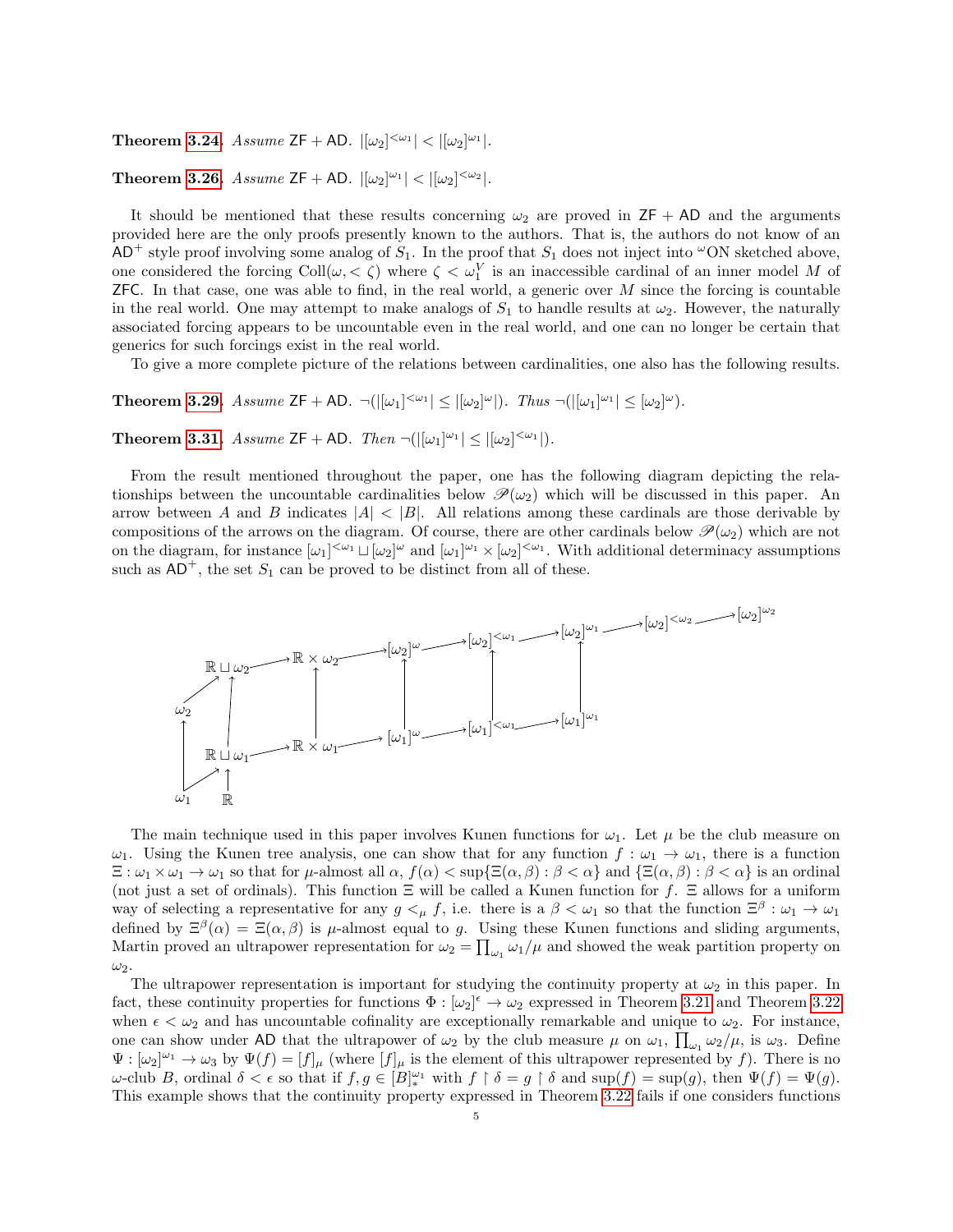whose range is larger than  $\omega_2$ . For partition cardinals greater than  $\omega_2$ , the failure of the continuity property at  $\epsilon$  of uncountable cofinality is even worse.  $\omega_{\omega+1}$  is the next strong partition cardinal after  $\omega_1$  under AD. The ultrapower of  $\omega_{\omega+1}$  by the club measure  $\mu$  on  $\omega_1$ ,  $\prod_{\omega_1} \omega_{\omega+1}/\mu$ , is  $\omega_{\omega+1}$ . Define  $\Psi : [\omega_{\omega+1}]^{\omega_1} \to \omega_{\omega+1}$  by  $\Psi(f) = [f]_{\mu}$ . For the same reason as before, the continuity property expressed in Theorem [3.22](#page-11-1) fails. These continuity results at  $\omega_2$  are largely possible due to the combinatorial tool available from the ultrapower representation of  $\omega_2$ .

The basic facts about partition properties and Kunen functions can be found in [\[3\]](#page-18-3). These arguments are well known and due to Jackson, Kunen, and Martin. (See [\[13\]](#page-18-11), [\[14\]](#page-18-12), and [\[15\]](#page-18-13).) However, the article will follow [\[3\]](#page-18-3) which develops the minimal notation and theory necessary for the results in this paper.

The final section of this paper will study functions on tuples in  $[\omega_1]^\omega$  using partition properties to establish a basic combinatorial property called the Jónsson property for  $[\omega_1]^\omega$ . Let X be a set. Let  $[X]_+^n = \{f \in {}^n X :$  $(\forall i < j < n)(f(i) \neq f(j))\}$ . Let  $[X]_{=}^{\leq \omega} = \bigcup_{n \in \omega} [X]_{=}^n$ . X is n-Jónsson if and only if for every  $\Phi : [X]_{=}^n \to X$ , there exists a  $Y \subseteq X$  with  $|Y| = |X|$  and  $\Phi[[Y]]^n \neq X$ . X is Jónsson if and only if for every  $\Phi : [X] \leq \omega \to X$ , there is a  $Y \subseteq X$  with  $|Y| = |X|$  and  $\Phi[[Y] \leq^{\omega}] \neq X$ .

Under AD, Kleinberg [\[16\]](#page-18-14) showed that  $\omega_n$  is Jónsson for all  $n \in \omega$ . Jackson, Ketchersid, Schlutzenberg, and Woodin [\[12\]](#page-18-15) showed that under  $ZF + AD + V = L(\mathbb{R})$  (and also  $ZF + AD^+$ ) that every cardinal  $\kappa < \Theta$ is Jónsson. Holshouser and Jackson showed that R and  $\mathbb{R} \times \kappa$  for  $\kappa < \Theta$  are Jónsson. The first author [\[2\]](#page-18-16) showed in fact that for all ordinals  $\kappa$ ,  $\mathbb{R} \times \kappa$  is Jónsson. Holshouser and Jackson showed that  $\omega_2/E_0$  is 2-Jónsson. The first author and Meehan [\[8\]](#page-18-17) showed that  $\omega_2/E_0$  is not 3-Jónsson and hence not Jónsson. The final result of this paper shows  $[\omega_1]^\omega$  has the Jónsson property:

**Theorem [4.12.](#page-17-0)** Assume  $ZF + AD$ .  $[\omega_1]^{\omega}$  is Jónsson.

2. CONTINUITY OF SHORT FUNCTIONS ON  $\omega_1$ 

For the rest of the paper, assume  $ZF + AD$ . (Not even  $DC_{\mathbb{R}}$  will be implicitly assumed.) If  $\epsilon \leq \kappa$  are ordinals, then  $[\kappa]^{\epsilon}$  is the collection of increasing functions  $f : \epsilon \to \kappa$ .

<span id="page-5-0"></span>**Definition 2.1.** ([\[14\]](#page-18-12)) Let  $\kappa$  be an ordinal and  $\epsilon \leq \kappa$ . A function  $f : \epsilon \to \kappa$  has uniform cofinality  $\omega$  if and only if there is a function  $q : \epsilon \times \omega \to \kappa$  with the following two properties:

(a) For all  $\alpha < \epsilon$  and  $n \in \omega$ ,  $g(\alpha, n) < g(\alpha, n+1)$ .

(b) For all  $\alpha < \epsilon$ ,  $f(\alpha) = \sup\{g(\alpha, n) : n \in \omega\}.$ 

A function  $f : \epsilon \to \kappa$  is discontinuous at  $\alpha$  if and only if  $f(\alpha) > \sup\{f(\beta) : \beta < \alpha\}.$ 

A function  $f : \epsilon \to \kappa$  is of the correct type if and only if f has uniform cofinality  $\omega$  and f is discontinuous everywhere.

Let  $A \subseteq \kappa$ ,  $[A]_{*}^{\epsilon}$  denote the collection of all increasing functions  $f : \epsilon \to A$  of the correct type.

The collection of increasing functions and the collection of increasing functions of the correct type have the same cardinality. In the following, one may use either sets for purpose of distinguishing cardinality.

**Fact 2.2.** Let  $\kappa$  be a cardinal. Let  $\epsilon \leq \kappa$ .  $[\kappa]^\epsilon \approx [\kappa]_*^\epsilon$ .

Proof. Let  $H : \kappa \to \kappa$  be any increasing function of the correct type. Define  $\Phi : [\kappa]^\epsilon \to [\kappa]^\epsilon_*$  by  $\Phi(f) = H \circ f$ . Then  $\Phi$  is an injection. The two sets are in bijection by the Cantor-Schröder-Bernstein theorem.  $\Box$ 

**Definition 2.3.** Let  $\kappa$  be an ordinal and  $\epsilon \leq \kappa$ . One write  $\kappa \to_{*} (\kappa)_{2}^{\epsilon}$  to indicate that for every  $P : [\kappa]_{*}^{\epsilon} \to 2$ , there is some club  $C \subseteq \omega_1$  and an  $i \in 2$  so that for all  $f \in [C]_*^{\epsilon}$ ,  $\Phi(f) = i$ .

If  $\kappa \to_{\ast} (\kappa)_{2}^{\kappa}$ , then one says that  $\kappa$  is a strong partition cardinal.

If  $\kappa \to_{\ast} (\kappa)_{2}^{\epsilon}$  for all  $\epsilon < \kappa$ , then  $\kappa$  is said to be a weak partition cardinal.

**Fact 2.4.** ([\[3\]](#page-18-3) Section 2 and 4, [\[16\]](#page-18-14) Chapter II, [\[15\]](#page-18-13) Theorem 7.3 and 12.2.) (Solovay) The club measure  $\mu$ on  $\omega_1$  is a countably complete normal measure on  $\omega_1$ . (Martin)  $\omega_1$  is a strong partition cardinal.

**Definition 2.5.** Let  $\mu$  denote the club measure on  $\omega_1$ . For each  $\epsilon \leq \omega_1$ , let  $\mu^{\epsilon}$  be a filter on  $[\omega_1]_{*}^{\epsilon}$  defined by  $K \in \mu^{\epsilon}$  if and only if there is a club  $C \subseteq \omega_1$  so that  $[C]_{*}^{\epsilon} \subseteq K$ . Since  $\omega_1$  is a strong partition cardinal, one has that  $\mu^{\epsilon}$  is a countably complete ultrafilter for all  $\epsilon \leq \omega_1$ .

If  $\varphi$  is a formula, then one write  $(\forall_{\epsilon}^* f)\varphi(f)$  to indicate that the set  $\{f \in [\omega_1]_*^{\epsilon} : \varphi(f)\} \in \mu^{\epsilon}$ .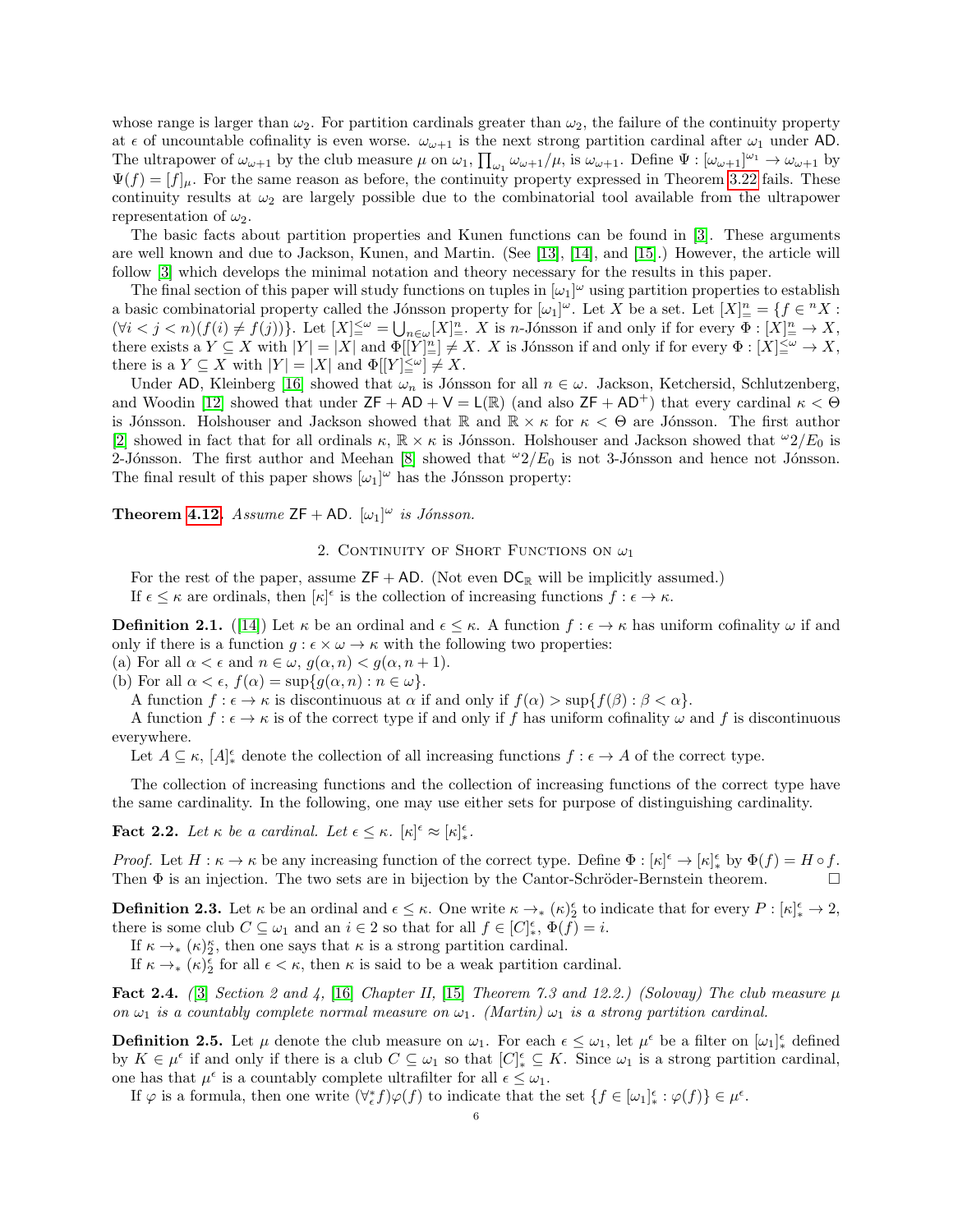**Definition 2.6.** ([\[3\]](#page-18-3) Section 5) Let  $\mu$  be a club measure on  $\omega_1$ .

Let  $\Xi: \omega_1 \times \omega_1 \to \omega_1$ . For each  $\alpha < \omega_1$ , let  $\delta_{\alpha}^{\Xi} = \sup \{ \Xi(\alpha, \beta) : \beta < \alpha \}$ . Let  $\Xi_{\alpha}: \alpha \to \delta_{\alpha}^{\Xi}$  be defined by  $\Xi_{\alpha}(\beta) = \Xi(\alpha, \beta).$ 

 $\Xi$  is a Kunen function for f with respect to  $\mu$  if and only if  $K_f^{\Xi} = {\alpha < \omega_1 : f(\alpha) \leq \delta_{\alpha}^{\Xi} \wedge \Xi_{\alpha}}$  is a surjection  $\} \in$  $\mu$ .  $K_f^{\Xi}$  is the set of  $\alpha$  on which  $\Xi$  provides a bounding for f.

For  $\beta < \omega_1$ , let  $\Xi^{\beta} : \omega_1 \to \omega_1$  be defined by  $\Xi^{\beta}(\alpha) = \Xi(\alpha, \beta)$  where  $\alpha > \beta$  and 0 otherwise.

**Fact 2.7.** ([\[3\]](#page-18-3) Section 5, [\[14\]](#page-18-12) Lemma 4.1) (Kunen) For every  $f: \omega_1 \to \omega_1$ , there is a Kunen function for f with respect to  $\mu$ .

**Definition 2.8.** Let  $\beta \leq \epsilon < \omega_1$  and  $f \in [\omega_1]_*^{\epsilon}$ . Let bound $(f, \beta) = \sup\{f(\alpha) : \alpha < \beta\}$ , where  $\sup(\emptyset)$  is defined to be 0.

If  $A \subseteq \omega_1$  with  $|A| = \omega_1$ , then let enum<sub>A</sub> :  $\omega_1 \to A$  denote the increasing enumeration of A.

Let  $C \subseteq \omega_1$  be a club. Let  $\operatorname{\sf next}^\omega_C(\alpha)$  denote  $\omega^{\text{th}}$  element of C above  $\alpha$ .

**Fact 2.9.** Let  $\epsilon < \omega_1$ . For all  $\Phi : [\omega_1]_*^{\epsilon} \to \omega_1$ , there exists a unique  $\mathfrak{b}_{\Phi} \leq \epsilon$  so that  $\mathfrak{b}_{\Phi}$  is the largest  $\beta \leq \epsilon$  so  $(\forall_{\epsilon}^* f)(\mathsf{bound}(f,\beta) \leq \Phi(f)).$ 

*Proof.* For each  $\beta \leq \epsilon < \omega_1$ , let  $A_\beta$  be the set of f so that  $\beta$  is the largest  $\gamma \leq \epsilon$  so that  $\Phi(f) \geq \text{bound}(f, \gamma)$ .  $[\omega_1]_\ast^\epsilon = \bigcup_{\beta \leq \epsilon} A_\beta$ . Since  $\mu^\epsilon$  is a countably complete ultrafilter on  $[\omega_1]_\ast^\epsilon$ , there is a  $\mathfrak{b}_\Phi$  so that  $A_{\mathfrak{b}_\Phi} \in \mu^\epsilon$ .

<span id="page-6-0"></span>**Lemma 2.10.** Let  $\epsilon < \omega_1$ . Let  $\Phi : [\omega_1]^{\epsilon} \to \omega_1$ . Then there are club subsets of  $\omega_1$ , C and D, so that for all  $f\in [D]_*^\epsilon, \ \Phi(f)<\mathsf{next}^\omega_C(\mathsf{bound}(f, \mathfrak{b}_\Phi)).$ 

*Proof.* Let  $*$  be a new symbol. Define a linear ordering  $\mathcal L$  on  $\epsilon \cup \{*\}$  by  $x \prec y$  if and only if

(a)  $x, y \in \epsilon$  and  $x < y$ 

(b)  $x = *, y \in \epsilon$ , and  $y \geq \mathfrak{b}_{\Phi}$ 

(c)  $x \in \epsilon$ ,  $y = *$ , and  $x < b_{\Phi}$ .

Note that L is a wellordering of ordertype less than  $\omega_1$ . If  $f : \mathcal{L} \to \omega_1$  is an increasing function, then let  $\text{main}(f) : \epsilon \to \omega_1$  be defined by  $\text{main}(f)(\alpha) = f(\alpha)$ . Let  $\text{extra}(f) \in \omega_1$  be defined by  $\text{extra}(f) = f(*)$ .

Define a partition  $P: [\omega_1]^{\mathcal{L}}_* \to 2$  by  $P(g) = 0 \Leftrightarrow \Phi(\text{main}(g)) < \text{extra}(g)$ . By the weak partition property of  $\omega_1$ , there is some  $C \subseteq \omega_1$  which is homogeneous for this partition. By intersecting with an appropriate club, one may assume that for all  $f \in [C]_*^{\epsilon}$ ,  $\mathfrak{b}_{\Phi}$  is the largest  $\gamma$  so that  $\Phi(f) \geq \text{bound}(f, \gamma)$ . Therefore if  $\mathfrak{b}_{\Phi} < \epsilon, \, \Phi(f) < f(\mathfrak{b}_{\Phi}).$ 

The claim is that C is homogeneous for P taking value 0: Let  $D = \{ \alpha \in C : \text{enum}_C(\alpha) = \alpha \}$  which is the club set of closure point of C. Let  $f \in D$ . In the case that  $\mathfrak{b}_{\Phi} < \epsilon$ , since bound $(f, \mathfrak{b}_{\Phi}) \leq \Phi(f) < f(\mathfrak{b}_{\Phi})$ and  $f(\mathfrak{b}_{\Phi}) \in D$ , the  $\omega^{\text{th}}$ -element of C above  $\Phi(f)$  is below  $f(\mathfrak{b}_{\Phi})$ . In all cases, let  $g: \mathcal{L} \to C$  be defined by  $g(\alpha) = f(\alpha)$  for all  $\alpha \in \epsilon$  and  $g(*) = \text{next}_{C}^{\omega}(\Phi(f))$ . Using any function witnessing that f has uniform cofinality  $\omega$ , one can show that g has uniform cofinality  $\omega$ . g is discontinuous everywhere. So  $g \in [C]_*^{\mathcal{L}}$  and  $\Phi(\text{main}(g)) = \Phi(f) < \gamma = \text{extra}(g)$ . Thus  $P(g) = 0$  and hence C must have been homogeneous for P taking value 0. The establishes the claim.

Now suppose  $f \in [D]_{*}^{\epsilon}$ . In the case that  $\mathfrak{b}_{\Phi} < \epsilon$ , since bound $(f, \mathfrak{b}_{\Phi}) \leq \Phi(f) < f(\mathfrak{b}_{\Phi})$  and  $f(\mathfrak{b}_{\Phi}) \in D$ ,  $\mathsf{next}_{C}^{\omega}(\mathsf{bound}(f, \mathfrak{b}_{\Phi}))$  <  $f(\mathfrak{b}_{\Phi})$ . In all cases, let  $g: \mathcal{L} \to C$  be defined by  $g(\alpha) = f(\alpha)$  if  $\alpha < \epsilon$  and  $g(*)$  = next<sup>ω</sup> (bound(f, b<sub>Φ</sub>)). As before, g is a function of the correct type in  $[C]_{*}^{\mathcal{L}}$ .  $P(g) = 0$  implies that  $\Phi(f) = \Phi(\mathsf{main}(g)) < \mathsf{extra}(g) = \mathsf{next}_{C}^{\omega}(\mathsf{bound}(f, \mathfrak{b}_{\Phi})).$  This completes the proof.

<span id="page-6-1"></span>**Lemma 2.11.** Let  $\epsilon < \omega_1$  and  $\Phi : [\omega_1]_*^{\epsilon} \to \omega_1$  be such that  $\mathfrak{b}_{\Phi} \neq 0$ . Then there is some club  $D \subseteq \omega_1$ , some Kunen function  $\Xi : \omega_1 \times \omega_1 \to \omega_1$ , and some  $\Phi' : [\omega_1]_*^{\epsilon} \to \omega_1$  so that for all  $f \in [D]_{*}^{\omega_1}$ ,  $\Phi(f) =$  $\Xi(\text{bound}(f, \mathfrak{b}_{\Phi}), \Phi'(f))$  where  $\mathfrak{b}_{\Phi'} < \mathfrak{b}_{\Phi}$ .

*Proof.* By Lemma [2.10,](#page-6-0) there are clubs C and  $D_1$  so that for all  $f \in [D_1]_{*}^{\epsilon}$ ,  $\Phi(f) < \text{next}_{C}^{\omega}(\text{bound}(f, \mathfrak{b}_{\Phi}))$ . Let  $\Xi$  be a Kunen function for next $_{C}^{\omega}: \omega_1 \to \omega_1$ . Since  $K_{\text{next}_{C}^{\omega}}^{\Xi} \in \mu$ , let  $D_2 \subseteq K_{\text{next}_{C}^{\omega}}^{\Xi}$  be a club subset of  $\omega_1$ . Let  $D_3 = D_1 \cap D_2$ . Thus for all  $f \in [D_3]^{\epsilon}_{*}$ ,  $\Phi(f) < \text{next}_{C}^{\infty}(\text{bound}(f, \mathfrak{b}_{\Phi})) < \delta_{\text{bound}(f, \mathfrak{b}_{\Phi})}^{\epsilon}$ . Let  $\Phi' : [D_3]^{\epsilon}_{*} \to \omega_1$  be defined by  $\Phi'(f)$  is the least  $\gamma <$  bound $(f, \mathfrak{b}_{\Phi})$  so that  $\Phi(f) = \Xi(\text{bound}(f, \mathfrak{b}_{\Phi}), \gamma)$ . Thus one has that for all  $f \in [D_3]_{\ast}^{\epsilon}$ ,  $\Phi(f) = \Xi(\text{bound}(f, \mathfrak{b}_{\Phi}), \Phi'(f))$ . Also  $(\forall_{\epsilon}^* f)(\Phi'(f) < \text{bound}(f, \mathfrak{b}_{\Phi}))$  implies that  $\mathfrak{b}_{\Phi'} < \mathfrak{b}_{\Phi}$  as long as  $\mathfrak{b}_{\Phi}\neq 0$ .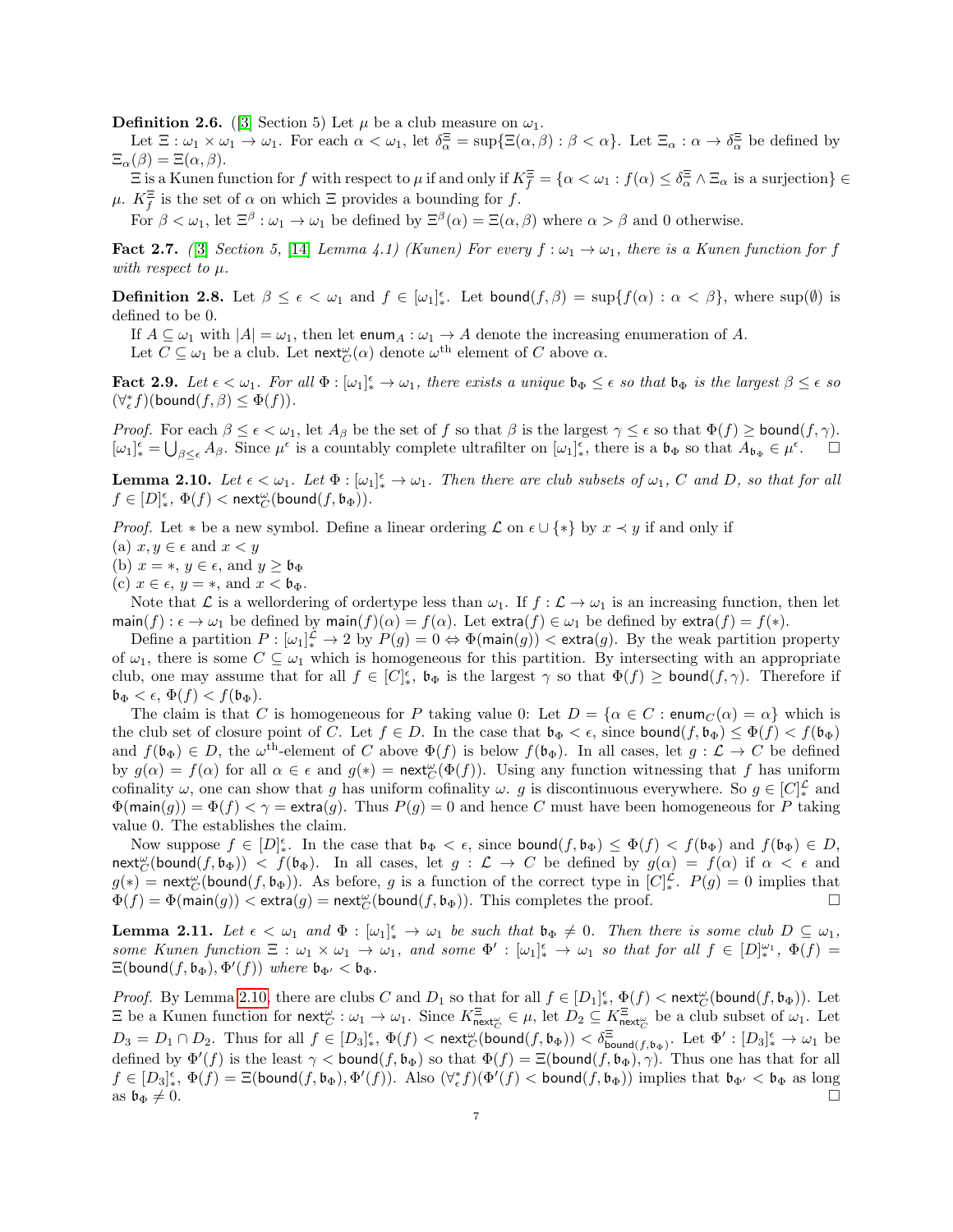**Definition 2.12.** Let  $\epsilon < \omega_1$  and  $\Phi : [\omega_1]_*^{\epsilon} \to \omega_1$ .

A representation for  $\Phi$  is a tuple  $(\Xi_0, ..., \Xi_{n-1}; \beta_0, ..., \beta_n; \gamma)$  with the following properties (a)  $n \in \omega$ . If  $n = 0$ , then no  $\Xi$  appears.

(b)  $\beta_0 > \beta_1 > ... > \beta_{n-1} > \beta_n = 0$  is a sequence of strictly decreasing ordinals less than or equal to  $\epsilon$ .  $\gamma < \omega_1$ .

(c) Each  $\Xi_i : \omega_1 \times \omega_1 \to \omega_1$  is a Kunen function (for some function with respect to  $\mu$ ).

(c) Let  $\Phi_n(f) = \gamma$ . Suppose for  $0 < i \leq n$ ,  $\Phi_i$  has been defined, then let  $\Phi_{i-1}(f) = \Xi_{i-1}(\text{bound}(f, \beta_{i-1}), \Phi_i(f))$ . One has that  $(\forall_{\epsilon}^* f)(\Phi_0(f) = \Phi(f)).$ 

<span id="page-7-3"></span>**Theorem 2.13.** Let  $\epsilon < \omega_1$ . Every  $\Phi : [\omega_1]_*^{\epsilon} \to \omega_1$  has a representation.

*Proof.* Let T be the tree of decreasing sequences  $\sigma = (\beta_0, ..., \beta_k)$  in  $\epsilon + 1$  ordered by reverse string extension with the property that there exists some Kunen functions  $\Xi_0, ..., \Xi_{k-1}$  and functions  $\Phi_0, ..., \Phi_k$  with the property that

(i)  $\Phi_0 = \Phi$ .

(ii)  $\beta_i = \mathfrak{b}_{\Phi_i}$ .

(iii)  $(\forall_{\epsilon}^* f)(\Phi_i(f) = \Xi_i(\text{bound}(f, \beta_i), \Phi_{i+1}(f)))$  for all  $i < k$ .

The claim is that there there is some  $\sigma = (\beta_0, ..., \beta_n) \in T$  so that  $\beta_n = 0$ .

To see this: Suppose not. Let  $\sigma = (\beta_0, ..., \beta_k) \in T$  with  $\beta_k \neq 0$ . Let  $\Xi_0, ..., \Xi_{k-1}$  and  $\Phi_0, ..., \Phi_k$  witness that  $\sigma \in T$ . (ii) implies that  $\mathfrak{b}_{\Phi_k} = \beta_k > 0$ . Lemma [2.11](#page-6-1) implies that there is some  $\Xi_k$  and  $\Phi'$  so that  $(\forall_{\epsilon}^* f)(\Phi_k(f) = \Xi_k(\text{bound}(f, \mathfrak{b}_{\Phi_k}), \Phi'(f)))$  with  $\mathfrak{b}_{\Phi'} < \mathfrak{b}_{\Phi_k} = \beta_k$ . Let  $\Phi_{k+1} = \Phi'$ . Let  $\beta_{k+1} = \mathfrak{b}_{\Phi'}$ . Let  $\sigma' = \sigma^2 \beta_{k+1}$ . Then  $\Phi_0, ..., \Phi_{k+1}$  and  $\Xi_0, ..., \Xi_k$  witness that  $\sigma' \in T$ .

It has been shown that any  $\sigma \in T$  can be extending to some  $\sigma' \in T$ . T is a tree on  $\epsilon + 1$  with no dead branches. Since  $\epsilon$  is a wellordering, T must have an infinite branch. This is impossible since an infinite branch is an infinite descending sequence of ordinals.

The claim has been shown. So let  $\sigma = (\beta_0, ..., \beta_n) \in T$  be such that  $\beta_n = 0$ . Let  $\Xi_0, ..., \Xi_{n-1}$  and  $\Phi_0, ..., \Phi_n$ be witnesses to  $\sigma \in T$ . Since  $\mathfrak{b}_{\Phi_n} = \beta_n = 0$ , one has that for  $\mu^{\epsilon}$ -almost all f, bound $(f, 0) = 0 \leq \Phi_n(f)$ f(0). So for  $\mu^{\epsilon}$ -almost all f,  $\Phi_n(f)$  is a constant function taking value some  $\gamma \in \omega_1$ . This implies that  $(\Xi_0, ..., \Xi_{n-1}; \beta_0, ..., \beta_n; \gamma)$  is a representation of  $\Phi$ .

The theorem implies a  $\mu^{\epsilon}$ -almost everywhere continuity result for function  $\Phi : [\omega_{1}]_{*}^{\epsilon} \to \omega_{1}$ .

<span id="page-7-0"></span>**Theorem 2.14.** Let  $\epsilon < \omega_1$  and  $\Phi : [\omega_1]_*^{\epsilon} \to \omega_1$ . Then there is a decreasing sequence of ordinals which are less than or equal to  $\epsilon$ ,  $(\beta_i : i \leq n)$ , with  $\beta_n = 0$  and a club  $C \subseteq \omega_1$  so that if  $f, g \in [C]_*^{\epsilon}$  has the property that bound $(f, \beta_i)$  = bound $(g, \beta_i)$  for all  $i \leq n$ , then  $\Phi(f) = \Phi(g)$ .

The following is an even coarser form of continuity:

<span id="page-7-1"></span>**Theorem 2.15.** Let  $\epsilon < \omega_1$  and  $\Phi : [\omega_1]_*^{\epsilon} \to \omega_1$ . Then there is a  $\delta < \epsilon$  and some club  $C \subseteq \omega_1$  so that for all  $f, g \in [C]_*^{\epsilon}$  with  $f \restriction \delta = g \restriction \delta$  and  $\sup(f) = \sup(g), \Phi(f) = \Phi(g)$ .

*Proof.* If  $n = 0$ , then  $\Phi$  is a constant function so this immediately true. If  $n = 1$ , then let  $\delta = \beta_0$  if  $\beta_0 < \epsilon$ and  $\delta = 0$  if  $\beta_0 = \epsilon$ . If  $n > 1$ , then let  $\delta = \beta_1$ .

Woodin [\[18\]](#page-18-8) has observed the conclusion of the next theorem at least under  $\mathsf{ZF}+\mathsf{DC}+\mathsf{AD}_\mathbb{R}$  or  $\mathsf{ZF}+\mathsf{AD}^+$ . The following gives a combinatorial proof in AD.

<span id="page-7-2"></span> $\textbf{Theorem 2.16.} \ \vert [\omega_1]^\omega \vert < \vert [\omega_1]^{<\omega_1} \vert.$ 

Proof. Observe that  $[\omega_1]_*^{\omega} \approx [\omega_1]^{\omega}$  and  $[\omega_1]_*^{\langle \omega_1 \rangle} \approx [\omega_1]^{<\omega_1}$ . So suppose there is an injection  $\Sigma : [\omega_1]_*^{\langle \omega_1 \rangle} \to$  $[\omega_1]^\omega_*$ .

For each  $\epsilon < \omega_1$  and  $n \in \omega$ , let  $\Sigma_n^{\epsilon} : [\omega_1]_*^{\epsilon} \to \omega_1$  be defined by  $\Sigma_n^{\epsilon}(f) = \Sigma(f)(n)$ . By Theorem [2.15,](#page-7-1) there is some  $\delta_n^{\epsilon} < \epsilon$  so that there is some  $C \subseteq \omega_1$  club with the property that for all  $f, g \in [C]_*^{\epsilon}$ ,  $\sup(f) = \sup(g)$ and  $f \restriction \delta_n^{\epsilon} = g \restriction \delta_n^{\epsilon}$  implies that  $\Sigma_n^{\epsilon}(f) = \Sigma_n^{\epsilon}(g)$ .

For each  $n \in \omega$ , define  $\Lambda_n : \omega_1 \to \omega_1$  by  $\Lambda_n(\epsilon) = \delta_n^{\epsilon}$ . Each  $\Lambda_n$  is a regressive function. Therefore, using  $AC_{\omega}^{\mathbb{R}}$ , let  $C_n$  and  $\delta_n$  be such that for all  $\epsilon \in C_n$ ,  $\Lambda_n(\epsilon) = \delta_n$ . Let  $C = \bigcap_{n \in \omega} C_n$ . Let  $\delta = \sup\{\delta_n : n \in \omega\}$ . Since  $\omega_1$  is regular,  $\delta < \omega_1$ .

Now let  $\epsilon > \delta$  be some limit ordinal with  $\epsilon \in C$ . Using  $AC_{\omega}^{\mathbb{R}}$ , let  $D_n \subseteq \omega_1$  be clubs so that for all  $f, g \in [D_n]_*^{\epsilon}$ ,  $\sup(f) = \sup(g)$  and  $f \restriction \delta_n^{\epsilon} = g \restriction \delta_n^{\epsilon}$  imply that  $\Sigma_n^{\epsilon}(f) = \Sigma_n^{\epsilon}(g)$ . Let  $D = \bigcap_{n \in \omega} D_n$ .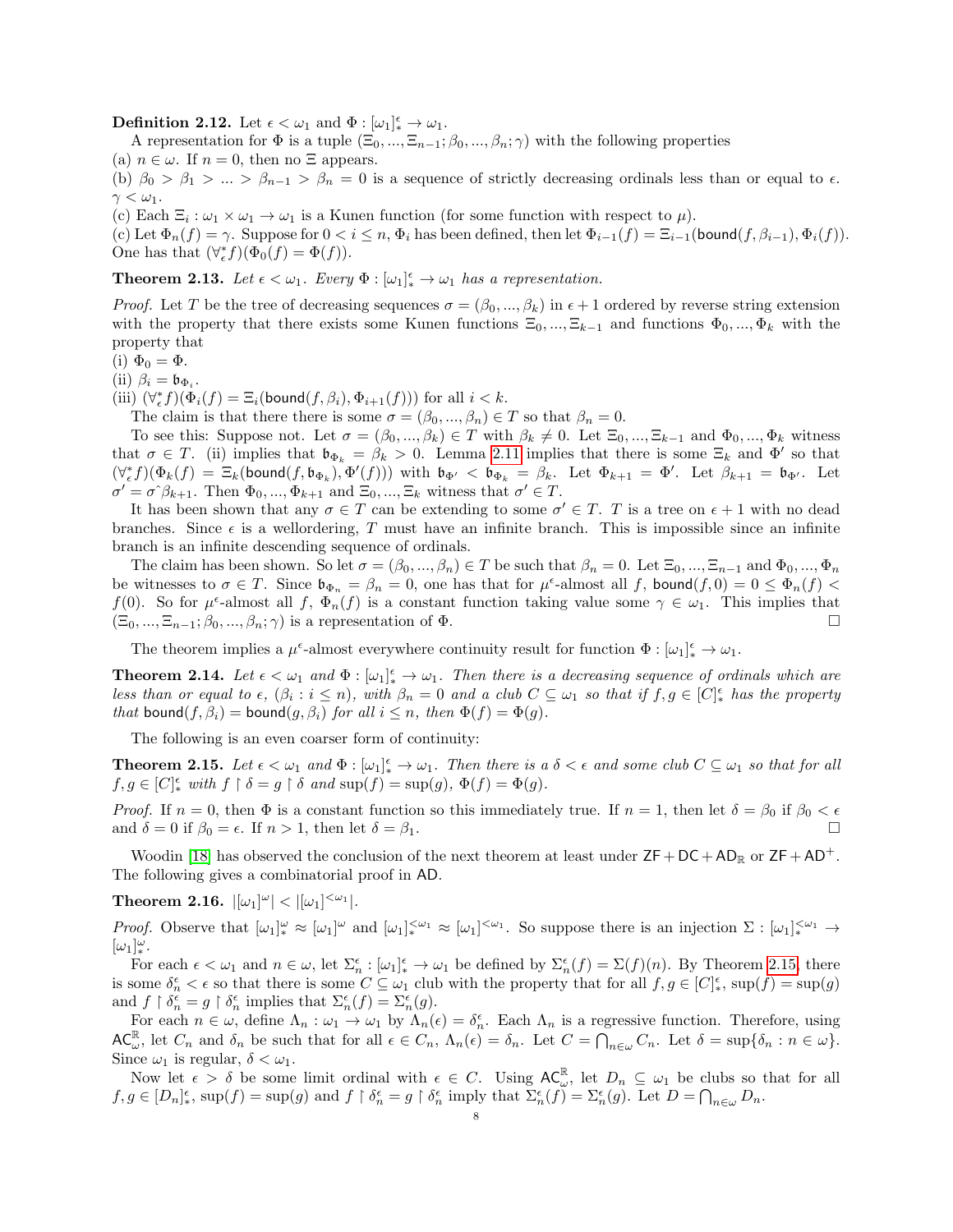Now pick  $f, g \in [D]_*^{\epsilon}$  so that  $f \restriction \delta = g \restriction \delta$ ,  $\sup(f) = \sup(g)$ , and  $f \neq g$ . Since for all  $n \in \omega$ ,  $\delta \geq \delta_n = \delta_n^{\epsilon}$ and  $\epsilon \in C$ , one has that  $\Sigma(f) = \Sigma(g)$ . This contradicts  $\Sigma$  being an injection.

### 3. CONTINUITY OF SHORT FUNCTIONS ON  $\omega_2$

First, one will review the notations and basic tools needed to analyze  $\omega_2$  under AD. See [\[3\]](#page-18-3) Section 5 and 6 for more details and the proofs of the following results.

Let  $\mu$  denote the club filter on  $\omega_1$ . An important application of the Kunen function for functions  $f : \omega_1 \to$  $\omega_1$  is the existence of a uniform procedure to select representative of the ultrapower  $\prod_{\omega_1} \omega_1/\mu$ .

<span id="page-8-0"></span>**Fact 3.1.** Let  $\mu$  be the club measure on  $\omega_1$ . Suppose  $f : \omega_1 \to \omega_1$  and possesses a Kunen function  $\Xi$  with respect to  $\mu$ . Suppose  $G \in \prod_{\alpha \in \omega_1} f(\alpha)/\mu$ . Then there is  $a \beta < \omega_1$  so that  $[\Xi^{\beta}]_{\mu} = G$ 

As a consequence, one can show that  $\prod_{\omega_1} \omega_1/\mu$  is wellfounded even without  $DC_{\mathbb{R}}$ .

<span id="page-8-1"></span>**Fact 3.2.** Let  $f: \omega_1 \to \omega_1$  and possesses a Kunen function  $\Xi$  with respect to  $\mu$ . Then  $\prod_{\alpha \in \omega_1} f(\alpha)/\mu$ , i.e. the initial segment of  $\prod_{\omega_1} \omega_1/\mu$  determined by  $[f]_\mu$ , is a wellordering.

 $\prod_{\omega_1} \omega_1/\mu$  is wellfounded.

For each  $F \in \prod_{\omega_1} \omega_1/\mu$ ,  $F < \omega_2$ . Thus  $\prod_{\omega_1} \omega_1/\mu \leq \omega_2$ .

Fact 3.3. (Martin) Assume just  $\mathsf{ZF}$ . Let  $\kappa$  be a strong partition cardinal.

If  $\nu$  is a measure on  $\kappa$ , then  $\prod_{\kappa} \kappa/\nu$  is a cardinal.

If  $\nu$  is a normal  $\kappa$ -complete measure on  $\kappa$ , then  $\prod_{\kappa} \kappa/\nu$  is a regular cardinal.

**Corollary 3.4.** *(Martin)* Let  $\mu$  be the club measure on  $\omega_1$ .  $\omega_2 = \prod_{\omega_1} \omega_1 / \mu$  and  $\omega_2$  is a regular cardinal.

**Definition 3.5.** Let  $\mu$  be the club measure on  $\omega_1$ . Let  $h : \omega_1 \to \omega_1$ . Suppose h possesses a Kunen function Ξ with respect to µ. An ordinal β < ω<sup>1</sup> is a minimal code (relative to Ξ) if and only if for all γ < β,  $\neg(\Xi^{\gamma} =_{\mu} \Xi^{\beta})$ . Let J be the collection of  $\beta$  which are minimal codes and  $\Xi^{\beta} <_{\mu} h$ . Define an ordering  $\prec$ on J by  $\alpha \prec \beta$  if and only if  $\Xi^{\alpha} \leq_{\mu} \Xi^{\beta}$ . By Fact [3.1,](#page-8-0) for every  $G \leq [h]_{\mu}$ , there is a unique  $\beta \in J$  so that  $\Xi^{\beta} \in G$  (i.e.  $[\Xi^{\beta}]_{\mu} = G$ ). In this way, one says that  $\beta$  is a minimal code for G or for any  $g \in G$  with respect to Ξ. Thus  $(J, \prec)$  has the same ordertype as  $[h]_\mu$ . By Fact [3.2,](#page-8-1)  $[h]_\mu$  is a wellordering. Let  $\epsilon \in ON$ denote the ordertype of  $([h]_u,<)$  which is equal to the ordertype of  $(J,\prec)$ . Let  $\pi : \epsilon \to (J,\prec)$  be the unique order-preserving isomorphism.

Note that the objects  $J, \prec, \epsilon$ , and  $\pi$  depend on  $\Xi$  and h. However, within this section, one will only work with a single  $\Xi$  and h at a given time. It should be clear in context that these object depend on this fixed  $\Xi$  and  $h$ .

**Definition 3.6.** Let  $\mu$  be the club measure on  $\omega_1$ . Let  $h : \omega_1 \to \omega_1$  be a function so that  $h(\alpha) > 0$   $\mu$ -almost everywhere. Let  $\Xi$  be a Kunen function for h with respect to  $\mu$ . Let  $\epsilon = [h]_{\mu} = \text{ot}(J, \prec)$  which are defined relative to  $\Xi$  and  $h$ .

Let  $T^h = \{(\alpha, \beta) \in \omega_1 \times \omega_1 : \beta < h(\alpha)\}\$ . Let  $\mathcal{T}^h = (T^h, \square)$  where  $\square$  is the lexicographic ordering. Note that  $ot(\mathcal{T}^h) = \omega_1$ .

Suppose  $F: \mathcal{T}^h \to \omega_1$  is an order-preserving function. Let  $g \in \omega_1 \to \omega_1$  be such that  $g \lt_{\mu} h$ . Let  $A^g = {\alpha : g(\alpha) < h(\alpha)}$ . Let  $F^g : \omega_1 \to \omega_1$  be defined by

$$
F^{g}(\alpha) = \begin{cases} F(\alpha, g(\alpha)) & \alpha \in A^{g} \\ F(\alpha, 0) & \text{otherwise} \end{cases}
$$

Note that if  $g_1 <_{\mu} g_2 <_{\mu} h$ , then  $F^{g_1} <_{\mu} F^{g_2}$ .

If  $\beta \in \epsilon$ , then let  $F^{(\beta)} = F^{\Xi^{\pi(\beta)}}$ . Let funct $(F) : \epsilon \to ON$  be defined by funct $(F)(\alpha) = [F^{(\alpha)}]_{\mu}$ .

<span id="page-8-2"></span>**Fact 3.7.** Let  $\mu$  be the club measure on  $\omega_1$ . Let  $h : \omega_1 \to \omega_1$  be a function possessing a Kunen function  $\Xi$  with respect to  $\mu$ . Suppose  $F_0, F_1 \in [\omega_1]^{T^h}$  have the property that  $F_0^{(\beta)} =_{\mu} F_1^{(\beta)}$  for all  $\beta < \epsilon$ . Then for  $\mu$ -almost all  $\alpha$ ,  $F_0(\alpha, \beta) = F_1(\alpha, \beta)$  for all  $\beta < h(\alpha)$ .

Suppose  $\epsilon < \omega_2$  and  $\mathcal{F} : \epsilon \to \omega_2$ . Let  $h : \omega_1 \to \omega_1$  be such that  $[h]_\mu = \epsilon$ . Let  $\Xi$  be a Kunen function for h. Via a "sliding argument", one can find an increasing function  $F: \mathcal{T}^h \to \omega_1$  so that for all  $\beta < \epsilon$ ,  $[F^{(\beta)}]_{\mu} = \mathcal{F}(\beta)$ . Hence one can study functions  $\mathcal{F} : \epsilon \to \omega_2$  by using the strong partition property of  $\omega_1$  on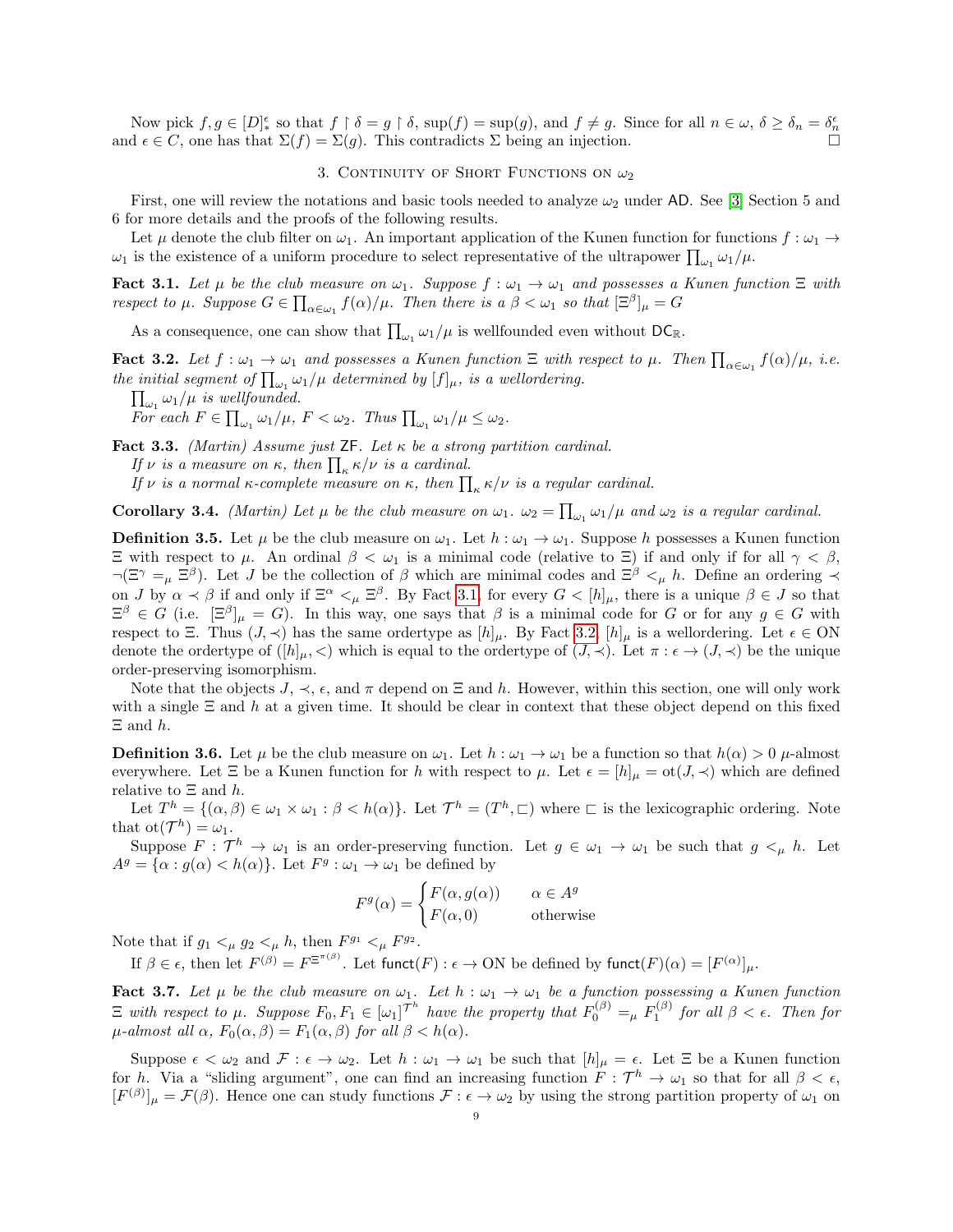partitions of functions in  $[\omega_1]_{*}^{\mathcal{T}^h}$ . See [\[3\]](#page-18-3) Section 5 on the statement of the sliding lemma and how it can be used to prove the following results:

**Theorem 3.8.** (Martin-Paris) Let  $\mu$  be the club measure on  $\omega_1$ . Then for all  $\alpha < \omega_2$ , the partition relation  $\omega_2 \rightarrow (\omega_2)_2^{\alpha}$  holds. That is,  $\omega_2$  is a weak partition cardinal.

As a consequence of the weak partition property on  $\omega_1$ , one can completely characterize the normal measures on  $\omega_2$ .

Corollary 3.9. Let  $W^{\omega_2}_{\omega}$  and  $W^{\omega_2}_{2}$  denote the  $\omega$ -club and  $\omega_1$ -club filter, respectively.

 $W^{\omega_2}_{\omega}$  and  $W^{\omega_2}_{\omega_1}$  are the only two  $\omega_2$ -complete normal ultrafilter on  $\omega_2$ .

The next two results show that club subsets and  $\omega$ -club subsets of  $\omega_2$  are lift (in a certain sense) of some club subsets of  $\omega_1$ .

**Fact 3.10.** Let  $\mu$  be the club measure on  $\omega_1$ . If  $C \subseteq \omega_1$  is a club subset of  $\omega_1$ , then  $[C]^{\omega_1}/\mu$  is a club subset of  $\omega_2$ .

If  $D \subseteq \omega_2$  is club, then there is a club  $C \subseteq \omega_1$  so that  $[C]^{\omega_1}/\mu \subseteq D$ .

<span id="page-9-3"></span>**Fact 3.11.** Let  $\mu$  be the club measure on  $\omega_1$ . Let  $C \subseteq \omega_1$  be a club. Then  $[C]_{*}^{\omega_1}/\mu$  is an  $\omega$ -club subset. Moreover, for every  $\omega$ -club  $D \subseteq \omega_2$ , there is a club  $C \subseteq \omega_1$  so that  $[C]_{*}^{\omega_1}/\mu \subseteq D$ .

<span id="page-9-1"></span>**Fact 3.12.** Let  $\mu$  denote the club measure on  $\omega_1$ . Let  $C \subseteq \omega_1$  be club. Let  $B = [C]_{*}^{\omega_1}/\mu$  which is an  $\omega$ -club subset of  $\omega_2$ .

Let  $\epsilon < \omega_2$ . Let  $h : \omega_1 \to \omega_1$  with  $h(\alpha) > 0$  for all  $\alpha < \omega_1$  and  $[h]_\mu = \epsilon$ . Let  $\Xi$  be a Kunen function for h. Let  $\mathcal{F} \in [B]^{\epsilon}_{*}$  (be of correct type). Then there is an  $F \in [C]^{\mathcal{T}^{h}}_{*}$  so that for all  $\alpha < \epsilon$ ,  $[F^{(\alpha)}]_{\mu} = \mathcal{F}(\alpha)$ .

<span id="page-9-0"></span>**Definition 3.13.** Let  $\mu$  denote the club measure on  $\omega_1$ . Let  $\nu = W_{\omega}^{\omega_2}$  denote the  $\omega$ -club measure on  $\omega_2$ . Let  $\epsilon < \omega_2$ . Define  $\nu^{\epsilon}$  as follows: for all  $A \subseteq [\omega_2]^{\epsilon}$ ,  $A \in \nu^{\epsilon}$  if and only if there is a  $\omega$ -club  $B \subseteq \omega_2$  so that  $[B]_{*}^{\epsilon} \subseteq A$ .  $\nu^{\epsilon}$  is an  $\omega_2$ -complete measure on  $[\omega_2]_{*}^{\epsilon}$  by the weak partition property of  $\omega_2$ .

Let  $\mathcal{F} \in [\omega_2]^\epsilon_*$ . For  $\beta \leq \epsilon$ , let  $\text{bound}(\mathcal{F}, \beta) = \sup{\{\mathcal{F}(\alpha) : \alpha < \beta\}}$ .

Let  $\Phi : [\omega_2]_*^\epsilon \to \omega_2$ . Let  $\mathfrak{b}_{\Phi}$  be defined so that for  $\nu^{\epsilon}$ -almost all  $\mathcal{F} \in [\omega_2]_*^\epsilon$ ,  $\mathfrak{b}_{\Phi}$  is the largest  $\gamma \leq \epsilon$  so that  $\Phi(\mathcal{F}) \geq \text{bound}(\mathcal{F}, \gamma).$ 

Let  $h \in \omega_1 \to \omega_1$  with  $h(\alpha) > 0$  be such that  $[h]_\mu = \epsilon$ . Let  $\Xi$  be a Kunen function for h with respect to  $\mu$ . Suppose  $F \in [\omega_1]_{*}^{\tau_h}$  and  $\beta \leq \epsilon$ . Define Bound $_\beta(F)(\gamma) = \sup\{F^{(\alpha)}(\gamma) : \alpha < \beta\}$ . Note that although  $\beta$ may be uncountable, for each  $\gamma$ , this is a supremum of a set containing at most  $|h(\gamma)| = \aleph_0$  many elements.

For the next several results, assume the setting of Definition [3.13.](#page-9-0)

The next results states that if  $\mathcal{F} \in [\omega_2]_*^{\epsilon}$  and  $F \in [\omega_1]_*^{\mathcal{T}^h}$  is a lifted representation of  $\mathcal{F}$ , then  $\mathsf{Bound}_{\beta}(F)$ is a lifted representation of bound $(\mathcal{F}, \beta)$ .

<span id="page-9-2"></span>**Fact 3.14.** Let  $\beta \leq \epsilon$ . Let  $\mathcal{F} \in [\omega_2]_{*}^{\epsilon}$ . Let  $F \in [\omega_1]_{*}^{\tau^h}$  be such that for all  $\alpha < \epsilon$ ,  $[F^{(\alpha)}]_{\mu} = \mathcal{F}(\alpha)$ . Then bound $(\mathcal{F}, \beta) = [\text{Bound}_{\beta}(F)]_{\mu}$ .

*Proof.* First observe that for any  $\mathcal F$ , there is an F with the above property by Fact [3.12.](#page-9-1)

Let  $\delta$  < bound  $(\mathcal{F}, \beta)$ . Then there is some  $\gamma < \beta$  so that  $\delta < \mathcal{F}(\gamma)$ . So  $\delta < [F^{(\gamma)}]_{\mu}$ . Hence  $\delta$  <  $[\mathsf{Bound}_{\beta}(F)]_{\mu}$ .

Now suppose that  $\delta <$  [Bound<sub>β</sub>]<sub>µ</sub>. Let  $\ell : \omega_1 \to \omega_1$  be such that  $[\ell]_{\mu} = \delta$ . Then for  $\mu$ -almost all  $\gamma$ ,  $\ell(\gamma) < \sup\{F^{(\alpha)}(\gamma) : \alpha < \beta\}$ . Therefore, for  $\mu$ -almost all  $\gamma$ , there is a  $\zeta < h(\gamma)$  and, in fact, if  $\beta < \epsilon$ , there is  $a \zeta \leq \Xi^{\pi(\beta)}(\gamma)$  so that  $\ell(\gamma) < F(\gamma, \zeta)$ . Let  $\iota : \omega_1 \to \omega_1$  be defined so that for the set of  $\mu$ -almost all  $\gamma$  with the previous property,  $\iota(\gamma)$  is the least such  $\zeta$  with  $\ell(\gamma) < F(\gamma, \zeta)$ . There is some  $\rho < \beta$  so that  $\iota =_{\mu} \Xi^{\pi(\rho)}$ . Thus  $\ell <_{\mu} F^{\iota} =_{\mu} F^{\Xi^{\pi(\rho)}} = F^{(\rho)}$ . Hence  $\delta < \mathcal{F}(\rho)$  where  $\rho < \beta$ . This shows that  $[\text{Bound}_{\beta}]_{\mu} < \text{bound}(\mathcal{F}, \beta)$ .

**Definition 3.15.** Let  $\beta \leq \epsilon$ . Let  $C \subseteq \omega_1$  be a club subset of  $\omega_1$ .

For each  $F \in [\omega_1]_{*}^{\mathcal{T}^h}$ , define  $\mathsf{Fnext}_{\beta,C}(F)(\alpha) = \mathsf{next}_{C}^{\omega}(\mathsf{Bound}_{\beta}(F)(\alpha)).$ 

Using either Fact [3.7](#page-8-2) or Fact [3.14,](#page-9-2) if  $F_0, F_1 \in [\omega_1]_{*}^{\mathcal{T}^h}$  have the property that for all  $\beta \leq \epsilon$ ,  $F_0^{(\beta)} =_{\mu} F_1^{(\beta)}$ , then  $\text{Fnext}_{\beta,C}(F_0) =_{\mu} \text{Fnext}_{\beta,C}(F_1)$ .

Therefore the following is well defined: if  $\mathcal{F} \in [\omega_2]_*^{\epsilon}$ , let fnext $_{\beta,C}(\mathcal{F}) = [\text{Fnext}_{\beta,C}(F)]_{\mu}$ , for any  $F \in [\omega_1]_*^{\mathcal{T}^h}$ such that for all  $\alpha < \epsilon$ ,  $[F^{(\alpha)}]_{\mu} = \mathcal{F}(\alpha)$ .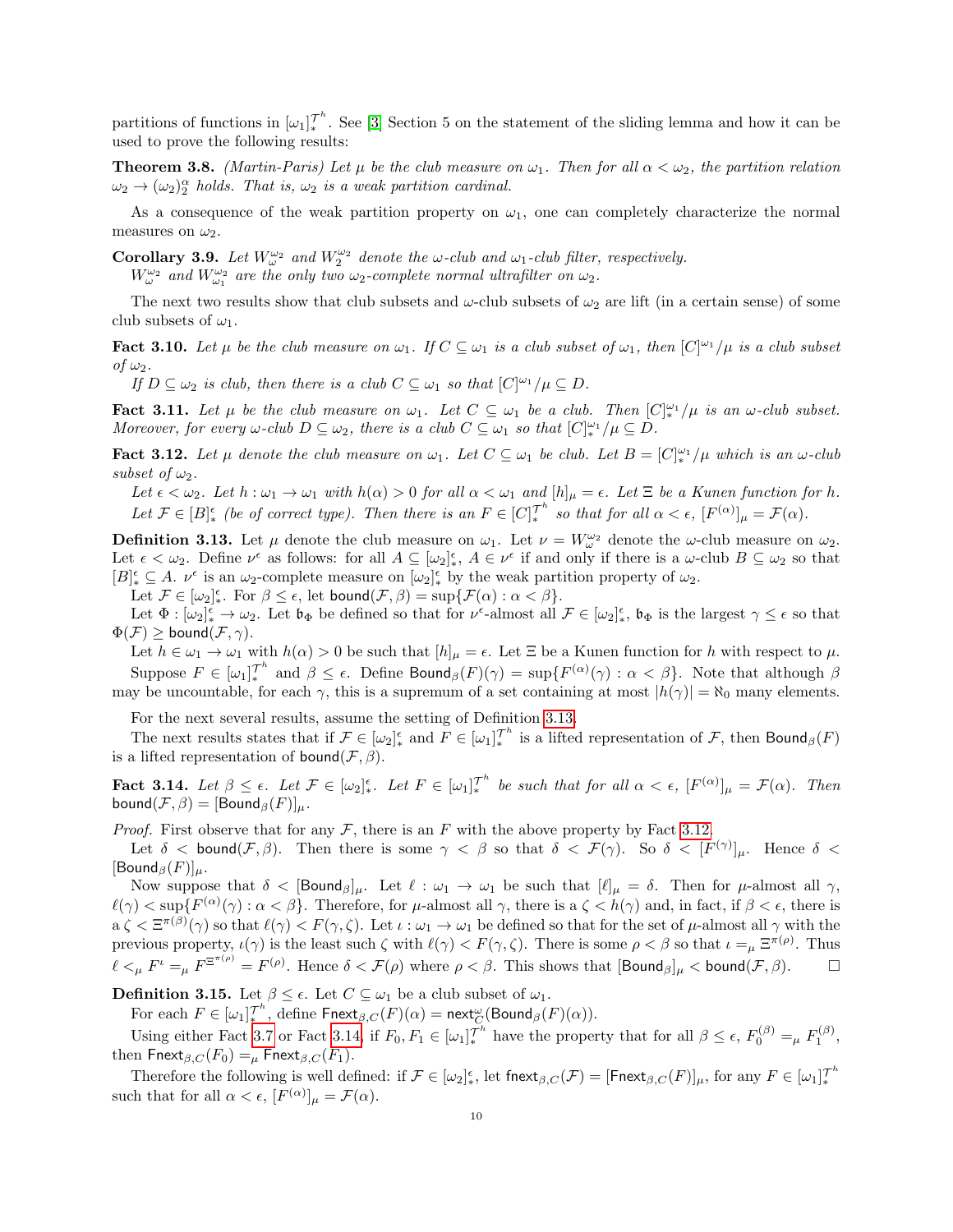<span id="page-10-0"></span>**Lemma 3.16.** Assume the setting of Definition [3.13.](#page-9-0) There is a club  $C \subseteq \omega_1$  and an  $\omega$ -club  $B \subseteq \omega_2$  so that for all  $\mathcal{F} \in [B]_{*}^{\epsilon}$ ,  $\Phi(\mathcal{F}) < \text{fnext}_{\mathfrak{b}_{\Phi},C}(\mathcal{F})$ .

*Proof.* For each  $\alpha < \omega_1$ , one will define a wellordering  $\mathcal{L}_{\alpha}$ : Let  $*_\alpha$  be a distinct new object. The underlying domain of  $\mathcal{L}_{\alpha}$  is  $h(\alpha) \cup \{*_\alpha\}.$ 

First assume  $\mathfrak{b}_{\Phi} < \epsilon$ . Define the linear ordering  $\prec_{\alpha}$  by  $x \prec_{\alpha} y$  if and only if

(a)  $x, y \in h(\alpha)$  and  $x < y$ .

(b)  $x = *_{\alpha}$  and  $y \in h(\alpha)$ , and  $y \geq \Xi^{\pi(\mathfrak{b}_{\Phi})}(\alpha)$ .

(c)  $x \in h(\alpha)$ ,  $y = *_{\alpha}$ , and  $x < \Xi^{\pi(\mathfrak{b}_{\Phi})}(\alpha)$ .

If  $\mathfrak{b}_{\Phi} = \epsilon$ , then define  $x \prec_{\alpha} y$  if and only if

(a)  $x, y \in h(\alpha) \wedge x < y$ .

(b)  $x \in h(\alpha)$  and  $y = *_{\alpha}$ .

Let  $\mathcal{L} = (L, \prec)$  be a linear ordering on  $L = \{(\alpha, x) : \alpha \in \omega_1 \land x \in \mathcal{L}_\alpha\}$  where  $\prec$  is the lexicographic ordering on L with  $\prec_{\alpha}$  on the  $\alpha^{\text{th}}$ -coordinate. Note that  $\mathscr L$  has ordertype  $\omega_1$ .

In the case the  $\mathfrak{b}_{\Phi} = \epsilon$ , let  $\hat{h} = h(\alpha) + 1$ . By initially choosing  $\Xi$  large enough, one may assume that  $\Xi$  is also a Kunen function for  $\tilde{h}$  with respect to  $\mu$ . Note that  $\mathcal L$  is order isomorphic to  $\mathcal T^{\tilde{h}}$ .

Suppose  $K \in [\omega_1]_*^{\mathcal{L}}$ . Define main $(K): [\omega_1]^{\mathcal{T}^h} \to \omega_1$  by main $(K)(\alpha, \beta) = K(\alpha, \beta)$ . Define  $\mathsf{extra}(K): \omega_1 \to \omega_2$  $\omega_1$  by extra $(K)(\alpha) = K(\alpha, *_{\alpha}).$ 

Let  $P: [\omega_1]^{\mathcal{L}} \to 2$  be defined by  $P(K) = 0 \Leftrightarrow \Phi(\textsf{funct}(\textsf{main}(K))) < [\textsf{extra}(K)]_{\mu}.$  By  $\omega_1 \to_* (\omega_1)_2^{\omega_1}$ , there is a club  $C \subseteq \omega_1$  which is homogeneous for P.

Claim 1:  $C$  is homogeneous for  $P$  taking value 0.

By definition of  $\mathfrak{b}_{\Phi}$ , there is an  $\omega$ -club  $B' \subseteq \omega_2$  so that all  $\mathcal{F} \in [B]_{*}^{\epsilon}$ ,  $\mathfrak{b}_{\Phi}$  is the largest  $\gamma \leq \epsilon$  so that  $\Phi(\mathcal{F}) \geq$  bound $(\mathcal{F}, \gamma)$ . By Fact [3.14,](#page-9-2) there is a club C' so that  $[C']_*^{\omega_1}/\mu \subseteq B$ . By intersecting with C', assume that  $C \subseteq C'$ .

(Case I)  $\mathfrak{b}_{\Phi} < \epsilon$ .

Let  $D = {\alpha \in C : \text{enum}_C(\alpha) = \alpha}$  be the closure points of C. Let  $B = [D]_*^{\omega_1}$ . Pick any  $\mathcal{F} \in [B]_*^{\epsilon}$ . By Fact [3.12,](#page-9-1) there is some  $F \in [D]_{*}^{\mathcal{T}^{h}}$  so that for all  $\alpha < \epsilon$ ,  $[F^{(\alpha)}]_{\mu} = \mathcal{F}(\alpha)$ . Let  $f : \omega_1 \to \omega_1$  be such that  $[f]_\mu = \Phi(\mathcal{F})$ . By Fact [3.14,](#page-9-2) bound $(\mathcal{F}, \mathfrak{b}_\Phi) = [\textsf{Bound}_{\mathfrak{b}_\Phi}(F)]_\mu$ . Since  $\mathfrak{b}_\Phi$  is the least  $\gamma$  so that  $\Phi(\mathcal{F}) \geq$  bound $(\mathcal{F}, \gamma)$ , one has that the set A of  $\alpha$ 's so that  $\text{Bound}_{\mathfrak{b}_{\Phi}}(F)(\alpha) \leq f(\alpha) < F^{(\mathfrak{b}_{\Phi})}(\alpha)$  belongs to  $\mu$ . Define  $K \in [C]_*^{\mathcal{L}}$  by

$$
K(\alpha, z) = \begin{cases} F(\alpha, z) & z \in h(\alpha) \\ \operatorname{next}_{C}^{\omega}(f(\alpha)) & \alpha \in A \wedge z = *_{\alpha} \\ \operatorname{next}_{C}^{\omega}(\operatorname{Bound}_{\mathfrak{b}_{\Phi}}(F)(\alpha)) & \alpha \notin A \wedge z = *_{\alpha} \end{cases}
$$

.

Note that since  $F(\alpha, \Xi^{\pi(\mathfrak{b}_{\Phi})}) \in D$ ,  $K(\alpha, *_{\alpha}) < K(\alpha, \Xi^{\pi(\mathfrak{b}_{\Phi})})$  for all  $\alpha$ . Thus  $K : \mathcal{L} \to C$  is indeed an increasing function. Since  $F$  is a function of the correct type, one can check that  $K$  is also of the correct type.

Note that  $\textsf{main}(K) = F$  and for  $\mu$ -almost all  $\alpha$ ,  $\textsf{extra}(K)(\alpha) = \textsf{next}_{C}^{\omega}(f(\alpha)) > f(\alpha)$ . Thus  $\Phi(\textsf{funct}(\textsf{main}(K))) = \Phi(\textsf{start}(K))$  $\Phi(\mathcal{F}) = [f]_{\mu} < [\text{extra}(K)]_{\mu}$ . Thus  $P(K) = 0$ . However since C is homogeneous for P and  $K \in [C]_{*}^{\mathcal{L}}$ , one has that  $C$  is homogeneous for  $P$  taking value 0.

(Case II)  $\mathfrak{b}_{\Phi} = \epsilon$ .

Let  $B = [C]_{*}^{\omega_1}$ . Pick any  $\mathcal{F} \in [B]_{*}^{\epsilon}$ . Let  $f : \omega_1 \to \omega_1$  be such that  $[f]_{\mu} = \Phi(\mathcal{F})$ . Let  $g(\alpha) = \text{next}_{C}^{\omega}(f(\alpha))$ . Let  $\mathcal{G} \in [B]_{*}^{\epsilon+1}$  be defined by

$$
\mathcal{G}(\alpha) = \begin{cases} \mathcal{F}(\alpha) & \alpha < \epsilon \\ [g]_{\mu} & \alpha = \epsilon \end{cases}
$$

By Fact [3.12,](#page-9-1) there is some  $K \in [C]_{*}^{\mathcal{T}^{\tilde{h}}} = [C]_{*}^{\mathcal{L}}$  so that for all  $\alpha < \epsilon + 1$ ,  $K^{(\alpha)} = \mathcal{G}(\alpha)$ .

Then one has that  $\Phi(\text{funct}(\text{main}(K))) = \Phi(\mathcal{F}) = [f]_{\mu} < [g]_{\mu} = [\text{extra}(K)]_{\mu}$ . Thus  $P(K) = 0$ . Since  $K \in [C]_*^{\mathcal{L}}, C$  is homogeneous for P taking value 0.

The claim has now been established.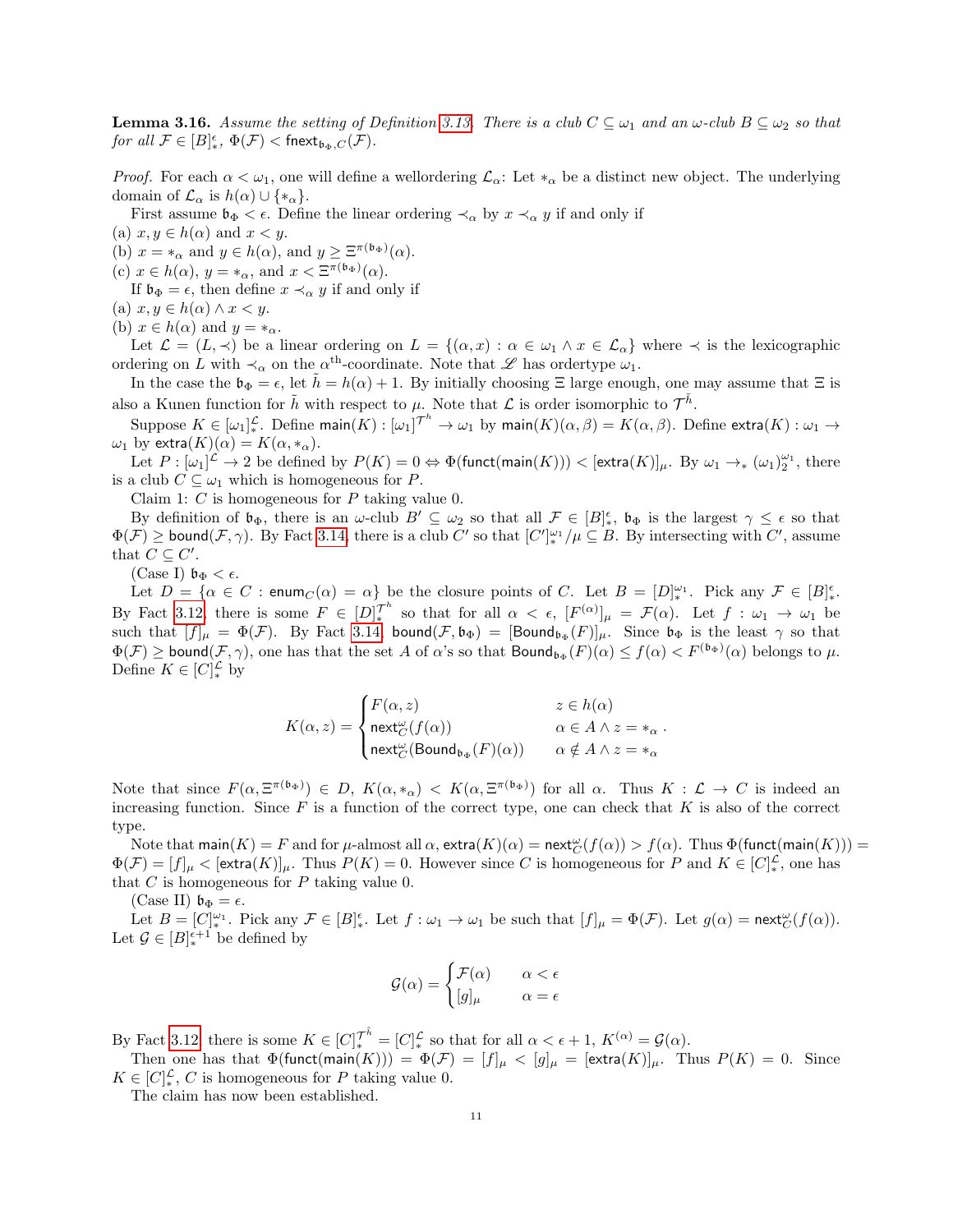Let  $D = \{ \alpha \in C : \text{enum}_C(\alpha) = \alpha \}.$  Let  $B = [D]_*^{\omega_1}$ . Now suppose  $\mathcal{F} \in [B]_*^{\epsilon}$ . By Fact [3.12,](#page-9-1) pick any  $F \in [D]_{*}^{\mathcal{T}^{h}}$  so that for all  $\alpha < \epsilon$ ,  $[F^{(\alpha)}]_{\mu} = \mathcal{F}(\alpha)$ . Now define  $K \in [C]_{*}^{\mathcal{L}}$  by

$$
K(\alpha,z)=\begin{cases} F(\alpha,z) & z\in h(\alpha) \\ \mathsf{next}^\omega_C(\mathsf{Bound}_{\mathfrak{b}_\Phi}(F)(\alpha)) & z=*_\alpha \end{cases}.
$$

Since C is homogeneous for P taking value 0, one has  $P(K) = 0$ . This implies  $\Phi(\mathcal{F}) = \Phi(\text{funct}(\text{main}(K)))$  <  $\left[\text{extra}(K)\right]_{\mu} = \left[\text{Fnext}_{\mathfrak{b}_{\Phi},C}(F)\right]_{\mu} = \text{fnext}_{\mathfrak{b}_{\Phi},C}(\mathcal{F}).$  This completes the proof.

Definition 3.17. Suppose  $\Sigma : \omega_1 \times \omega_1 \to \omega_1$ .

Suppose  $f_0: \omega_1 \to \omega_1$  and  $f_1: \omega_1 \to \omega_1$ . Let  $v_{f_0,f_1}: \omega_1 \to \omega_1$  be defined by  $v_{f_0,f_1}(\alpha) = \Sigma(f_0(\alpha), f_1(\alpha))$ . Note that if  $f'_0 =_\mu f_0$  and  $f'_1 =_\mu f_1$ , then  $v_{f_0, f_1} =_\mu v_{f'_0, f'_1}$ .

Therefore, define  $\hat{\Sigma} : \omega_2 \times \omega_2 \to \omega_2$  by  $\hat{\Sigma}(\alpha, \beta) = [v_{f_\alpha, f_\beta}]_\mu$ , where  $f_\alpha, f_\beta : \omega_1 \to \omega_1$  are such that  $[f_\alpha]_\mu = \alpha$ and  $[f_{\beta}]_{\mu} = \beta$ .

**Lemma 3.18.** Suppose  $\mathfrak{b}_{\Phi} > 0$ . Then there is a Kunen function  $\Sigma : \omega_1 \times \omega_1 \to \omega_1$  and a function  $\Phi': [\omega_2]_*^{\epsilon} \to \omega_2$  so that for  $\nu^{\epsilon}$ -almost all  $\mathcal{F}, \Phi(\mathcal{F}) = \hat{\Sigma}(\text{bound}(\mathcal{F}, \mathfrak{b}_{\Phi}), \Phi'(\mathcal{F}))$  where  $\mathfrak{b}_{\Phi'} < \mathfrak{b}_{\Phi}$ .

*Proof.* Let  $B \subseteq \omega_2$  be the  $\omega$ -club and  $C \subseteq \omega_1$  be the club from Lemma [3.16.](#page-10-0)

Pick any  $\mathcal{F} \in [B]_{*}^{\epsilon}$ . Let  $F \in [\omega_1]_{*}^{\mathcal{T}^h}$  be so that for all  $\alpha < \omega_1$ ,  $[F^{(\alpha)}]_{\mu} = \mathcal{F}(\alpha)$ . Let  $f : \omega_1 \to \omega_1$  be such that  $[f]_\mu = \Phi(\mathcal{F})$ . By Lemma [3.16,](#page-10-0) for  $\mu$ -almost all  $\alpha$ ,  $f(\alpha) < \text{next}_{\mathcal{C}}^{\omega}(\text{Bound}_{\mathfrak{b}_{\Phi}}(F)(\alpha))$ . Let  $\Sigma : \omega_1 \times \omega_1 \to \omega_1$ be a Kunen function for next<sub>*C*</sub>. For  $\mu$ -almost all  $\alpha$ , let  $v_{f,F}(\alpha)$  be the least  $\gamma <$  Bound<sub>b</sub><sub> $\Phi$ </sub> $(F)(\alpha)$  so that  $f(\alpha) = \Sigma(\text{Bound}_{\mathfrak{b}_{\Phi}}(F)(\alpha), \gamma)$ . Observe that if  $g =_{\mu} f$  and  $G \in [\omega_1]^{\mathcal{T}^h}$  is such that  $G^{(\alpha)} =_{\mu} F^{(\alpha)}$  for all  $\alpha < \epsilon$ , then  $v_{f,F} = \mu v_{g,F}$ . Therefore, define  $\Phi'(\mathcal{F}) = [v_{f,F}]_{\mu}$ . Note by construction,  $\Phi(\mathcal{F}) = [f]_{\mu}$  $\hat{\Sigma}(\mathsf{bound}(\mathcal{F},\mathfrak{b}_\Phi),[\overline{v}_{f,F}]_{\mu}) = \hat{\Sigma}(\mathsf{bound}(\mathcal{F},\mathfrak{b}_\Phi),\Phi'(\mathcal{F}))$ . Since  $\Phi'(\mathcal{F}) < \mathsf{bound}(\mathcal{F},\mathfrak{b}_\Phi),$  one has that  $\mathfrak{b}_{\Phi'} < \mathfrak{b}_\Phi$  if  $\mathfrak{b}_\Phi > 0.$ 

**Definition 3.19.** Let  $\epsilon < \omega_2$  and  $\Phi : [\omega_2]_*^{\epsilon} \to \omega_2$ .

A representation for  $\Phi$  is a tuple  $(\Xi_0, ..., \Xi_{n-1}; \beta_0, ..., \beta_n; \gamma)$  with the following properties

(a)  $n \in \omega$ . If  $n = 0$ , then no  $\Xi$  appears.

(b)  $\beta_0 > \beta_1 > ... > \beta_{n-1} > \beta_n = 0$  is a sequence of strictly decreasing ordinals less than or equal to  $\epsilon$ .  $\gamma < \omega_2$ .

(c) Each  $\Xi_i : \omega_1 \times \omega_1 \to \omega_1$ .

(d) Let  $\Phi_n(\mathcal{F}) = \gamma$ . Suppose for  $0 < i \leq n$ ,  $\Phi_i$  has been defined, then let  $\Phi_{i-1}(\mathcal{F}) = \hat{\Xi}_i(\text{bound}(\mathcal{F}, \beta_{i-1}), \Phi_i(\mathcal{F}))$ . One has that for  $\nu^{\epsilon}$ -almost all  $\mathcal{F}, \Phi_0(\mathcal{F}) = \Phi(\mathcal{F})$ .

**Theorem 3.20.** Let  $\epsilon < \omega_2$ . Every  $\Phi : [\omega_2]_*^{\epsilon} \to \omega_2$  has a representation.

*Proof.* The proof is analogous to the proof of Theorem [2.13](#page-7-3) using the  $\omega_2$  version of the analogous lemmas.  $\Box$ 

Now one has the analogous continuity result for functions  $\Phi : [\omega_2]_*^{\epsilon} \to \omega_2$  where  $\epsilon < \omega_2$ .

<span id="page-11-0"></span>**Theorem 3.21.** Let  $\epsilon < \omega_2$  and  $\Phi : [\omega_2]_*^{\epsilon} \to \omega_2$ . Then there is a decreasing sequence of ordinals less than or equal to  $\epsilon$ ,  $(\beta_i : i \leq n)$ , with  $\beta_n = 0$  and an  $\omega$ -club  $B \subseteq \omega_2$  so that if  $\mathcal{F}, \mathcal{G} \in [B]_*^{\epsilon}$  has the property that bound( $\mathcal{F}, \beta_i$ ) = bound( $\mathcal{G}, \beta_i$ ) for all  $i \leq n$ , then  $\Phi(\mathcal{F}) = \Phi(\mathcal{G})$ .

<span id="page-11-1"></span>**Theorem 3.22.** Let  $\epsilon < \omega_2$  and  $\Phi : [\omega_2]_*^{\epsilon} \to \omega_2$ . Then there is a  $\delta < \epsilon$  and an  $\omega$ -club  $B \subseteq \omega_2$  so that for all  $\mathcal{F}, \mathcal{G} \in [B]^{\epsilon}_*$  with  $\mathcal{F} \restriction \delta = \mathcal{G} \restriction \delta$  and  $\text{sup}(\mathcal{F}) = \text{sup}(\mathcal{G}), \ \Phi(\mathcal{F}) = \Phi(\mathcal{G}).$ 

Now one has some new cardinality results:

<span id="page-11-2"></span>Theorem 3.23.  $|[\omega_2]^{\omega}| < |[\omega_2]^{<\omega_1}|$ .

Proof. Suppose  $\Phi : [\omega_2]_*^{\leq \omega_1} \to [\omega_2]_*^{\omega}$  is a function. For each  $\epsilon < \omega_1$  and each  $n \in \omega$ , let  $\Phi_n^{\epsilon} : [\omega_2]_*^{\epsilon} \to \omega_2$ be defined be  $\Phi_n^{\epsilon}(\mathcal{F}) = \Phi(\mathcal{F})(n)$ . By Theorem [3.22,](#page-11-1) there is some  $\delta < \epsilon$  so that  $\Phi_n^{\epsilon}(\mathcal{F}) = \Phi_n^{\epsilon}(\mathcal{G})$  for  $\nu^{\epsilon}$ almost all F and G so that  $\mathcal{F} \upharpoonright \delta = \mathcal{G} \upharpoonright \delta$  and  $\sup(\mathcal{F}) = \sup(\mathcal{G})$ . Let  $\delta_n^{\epsilon}$  be the least such  $\delta$ . The function  $\Lambda_n : \omega_1 \to \omega_1$  defined by  $\Lambda_n(\epsilon) = \delta_n^{\epsilon}$  is a regressive function. Using  $AC_{\omega}^{\mathbb{R}}$ , there is a  $\delta_n < \omega_1$  and  $A_n \in \mu$ so that for all  $\epsilon \in A_n$ ,  $\Lambda_n(\epsilon) = \delta_n$ . Let  $A = \bigcap_{n \in \omega} A_n \in \mu$  and  $\delta = \sup_{n \in \omega} \delta_n < \omega_1$ . Pick a limit ordinal  $\epsilon \in A$  with  $\epsilon > \delta$ . By  $AC_{\omega}^{\mathbb{R}}$ , let  $B_n$  be an  $\omega$ -club subset of  $\omega_2$  so that for all  $\mathcal{F}, \mathcal{G} \in [B_n]_*^{\epsilon}$ , if  $\sup(\mathcal{F}) = \sup(\mathcal{G})$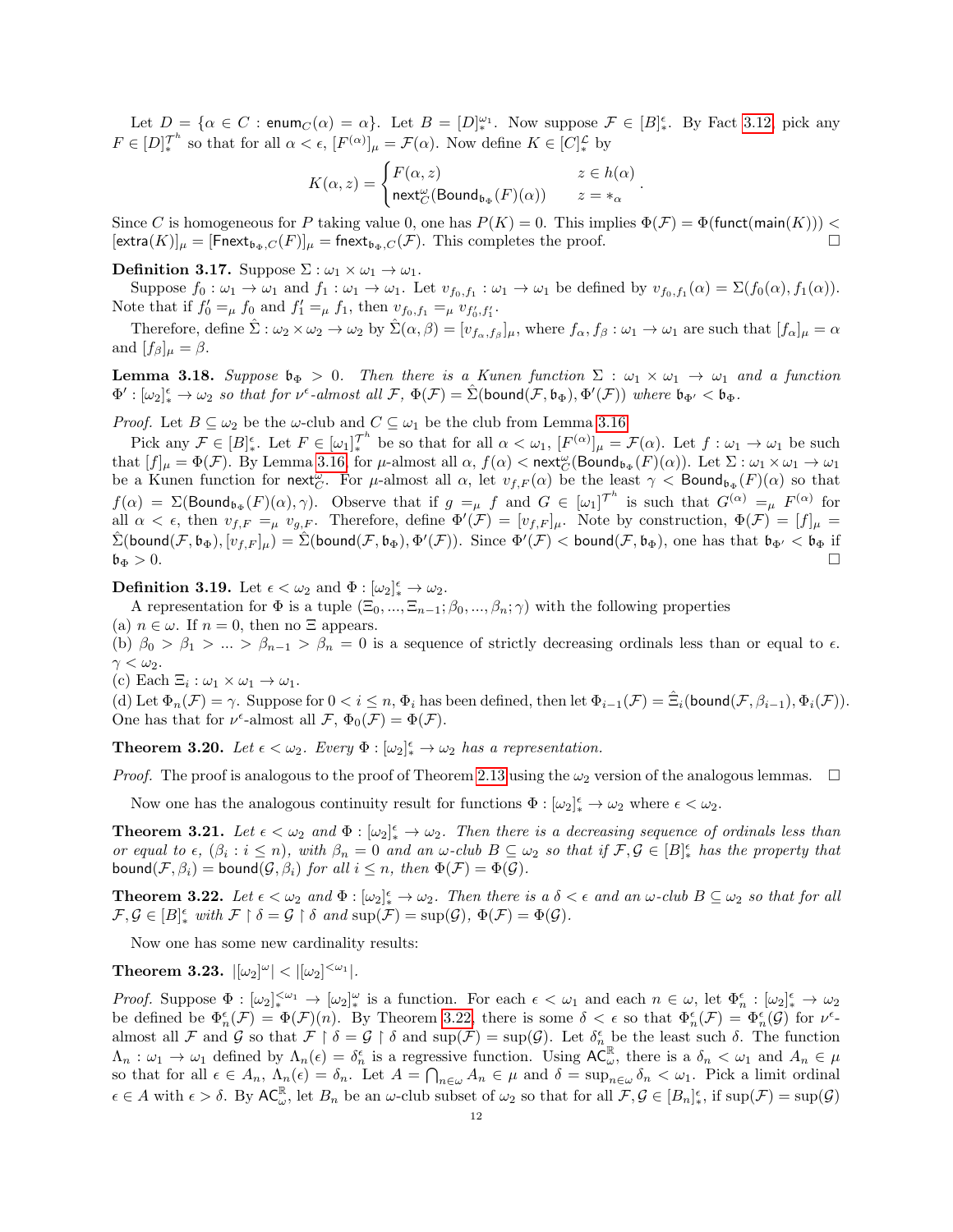and  $\mathcal{F} \upharpoonright \delta_n = \mathcal{G} \upharpoonright \delta_n$ , then  $\Phi_n^{\epsilon}(\mathcal{F}) = \Phi_n^{\epsilon}(\mathcal{G})$ . Since  $\nu$  is  $\omega_2$ -complete,  $B = \bigcap_{n \in \omega} B_n \in \nu$ . Thus pick some  $\mathcal{F}, \mathcal{G} \in [B]^{\epsilon}_{*}$  with  $\mathcal{F} \neq \mathcal{G}$ ,  $\sup(\mathcal{F}) = \sup(\mathcal{G})$ , and  $\mathcal{F} \upharpoonright \delta = \mathcal{G} \upharpoonright \delta$ . Then for all  $n \in \omega$ ,  $\Phi_n^{\epsilon}(\mathcal{F}) = \Phi_n^{\epsilon}(\mathcal{G})$ . So  $\Phi(\mathcal{F}) = \Phi(\mathcal{G})$ .  $\Phi$  can not be an injection.

<span id="page-12-0"></span> $\text{Theorem 3.24.} \ \left| [\omega_2]^{<\omega_1} \right| < \left| [\omega_2]^{\omega_1} \right|.$ 

*Proof.* Let  $\Phi : [\omega_2]_*^{\omega_1} \to [\omega_2]_*^{\omega_1}$  be a function. Let  $\Psi : [\omega_2]_*^{\omega_1} \to \omega_1$  be length  $\circ \Phi$ , where length $(\mathcal{F}) = \epsilon$  if  $\mathcal{F}: \epsilon \to \omega_2$ . Since  $\nu$  is  $\omega_2$ -complete, there is a  $B \in \nu$  and an  $\epsilon < \omega_1$  so that for all  $\mathcal{F} \in [B]_{*}^{\omega_1}$ ,  $\Psi(\mathcal{F}) = \epsilon$ . In other words, for all  $\mathcal{F} \in [B]_*^{\omega_1}$ ,  $\Phi(\mathcal{F}) \in [\omega_2]_*^{\epsilon}$ .

Let  $\alpha < \epsilon$ . Let  $\Phi_{\alpha}(\mathcal{F}) = \Phi(\mathcal{F})(\alpha)$ . By Theorem [3.22](#page-11-1) and  $AC_{\omega}^{\mathbb{R}}$ , there are  $\delta_{\alpha} < \omega_1$  and  $\omega$ -club  $B_{\alpha} \subseteq \omega_2$  so that for all  $\mathcal{F}, \mathcal{G} \in [B_{\alpha}]_{*}^{\omega_{1}}$ , if  $\mathcal{F} \restriction \delta_{\alpha} = \mathcal{G} \restriction \delta_{\alpha}$  and  $\sup(\mathcal{F}) = \sup(\mathcal{G})$ , then  $\Phi_{\alpha}(\mathcal{F}) = \Phi_{\alpha}(\mathcal{G})$ .

Now let  $U = \bigcap_{\alpha < \epsilon} B_{\alpha} \in \nu$  since  $\nu$  is  $\omega_2$ -complete. Let  $\delta = \sup \{\delta_{\alpha} : \alpha < \epsilon\}$ . Note that  $\delta < \omega_1$  since  $\omega_1$ is regular. Pick  $\mathcal{F}, \mathcal{G} \in [U_{*}^{\omega_1} \text{ with } \mathcal{F} \neq \mathcal{G}, \mathcal{F} \restriction \delta = \mathcal{G} \restriction \delta, \text{ sup}(\mathcal{F}) = \text{sup}(\mathcal{G})$ . Since  $\mathcal{F}, \mathcal{G} \in [B]_{*}^{\omega_1}, \Phi(\mathcal{F})$  and  $\Phi(\mathcal{G})$  both have length  $\epsilon$ . By choice,  $\Phi(\mathcal{F})(\alpha) = \Phi_{\alpha}(\mathcal{F}) = \Phi_{\alpha}(\mathcal{G}) = \Phi(\mathcal{G})(\alpha)$  for all  $\alpha < \epsilon$ . So  $\Phi(\mathcal{F}) = \Phi(\mathcal{G})$ .  $\Phi$  is not an injection.

Previously, one only needed  $AC_{\omega}^{\mathbb{R}}$  to make a countable selection of subsets of  $\omega_1$  or  $\omega_2$ . For the next theorem, one will need to make an  $\omega_1$ -length selection of club subset of  $\omega_1$ . The following fact ensures this can be done.

<span id="page-12-2"></span>**Fact 3.25.** ([\[3\]](#page-18-3) Section 4) Let  $\langle A_{\alpha} : \alpha \langle \omega_1 \rangle$  be such that each  $A_{\alpha}$  is a nonempty  $\subseteq$ -downward closed collection of clubs subsets of  $\omega_1$ . Then there is a sequence  $\langle C_\alpha : \alpha < \omega_1 \rangle$  with each  $C_\alpha \subseteq \omega_1$  a club subset of  $\omega_1$  and  $C_\alpha \in \mathcal{A}_\alpha$ .

<span id="page-12-1"></span> $\textbf{Theorem 3.26.} \ \left| \left[ \omega_2 \right]^{\omega_1} \right| < \left| \left[ \omega_2 \right]^{<\omega_2} \right|.$ 

Proof. Let  $\Phi : [\omega_2]_*^{\omega_2} \to [\omega_2]_*^{\omega_1}$  be a function. For each  $\epsilon < \omega_2$  and  $\alpha < \omega_1$ , let  $\Phi_\alpha^{\epsilon} : [\omega_2]_*^{\epsilon} \to \omega_2$  be defined by  $\Phi_{\alpha}^{\epsilon}(\mathcal{F}) = \Phi(\mathcal{F})(\alpha)$ . By Theorem [3.22,](#page-11-1) there is a minimal  $\delta_{\alpha}^{\epsilon} < \epsilon$  so that for  $\nu^{\epsilon}$ -almost all  $\mathcal{F}, \mathcal{G} \in [\omega_2]_{*}^{\epsilon}$ , if  $\mathcal{F} \restriction \delta_\alpha^{\epsilon} = \mathcal{G} \restriction \delta_\alpha^{\epsilon}$  and  $\text{sup}(\mathcal{F}) = \text{sup}(\mathcal{G})$ , then  $\Phi_\alpha^{\epsilon}(\mathcal{F}) = \Phi_\alpha^{\epsilon}(\mathcal{G})$ .

For each  $\alpha < \omega_1$ , let  $\Lambda_\alpha : \omega_2 \to \omega_2$  be defined by  $\Lambda_\alpha(\epsilon) = \delta_\alpha^{\epsilon}$ . Since  $\nu$  is a normal measure on  $\omega_2$  and  $\Lambda_{\alpha}$  is a regressive function, there is a minimal  $\delta_{\alpha} < \omega_2$  so that for *ν*-almost all  $\epsilon$ ,  $\Lambda_{\alpha}(\epsilon) = \delta_{\alpha}$ . By Fact [3.11,](#page-9-3) for every  $B \in \nu$ , there is a  $C \subseteq \omega_1$  club so that  $[C]_*^{\omega_1}/\mu \subseteq B$ . Let  $\mathcal{A}_\alpha$  be the collection of all club  $C \subseteq \omega_1$ so that for all  $\epsilon \in [C]_{*}^{\omega_1}/\mu$ ,  $\Lambda_{\alpha}(\epsilon) = \delta_{\alpha}$ .  $\mathcal{A}_{\alpha}$  is clearly  $\subseteq$ -downward closed. Apply Fact [3.25](#page-12-2) to obtain a sequence  $\langle C_\alpha : \alpha < \omega_1 \rangle$  so that  $C_\alpha \in \mathcal{A}_\alpha$ . Let  $B = \bigcap_{\alpha < \omega_1} [C_\alpha]_*^{\omega_1}/\mu$  which belong to  $\nu$  as  $\nu$  is  $\omega_2$ -complete. Let  $\delta = \sup\{\delta_\alpha : \alpha < \omega_1\} < \omega_2$  since  $\omega_2$  is regular. Now pick a limit ordinal  $\epsilon > \delta$  with  $\epsilon \in B$ .

For  $\alpha < \omega_1$ , let  $\mathcal{A}'_{\alpha}$  be the collection of club  $C \subseteq \omega_1$  so that if  $D = [C]_{*}^{\omega_1}/\mu$ , then D has the property that for all  $\mathcal{F}, \mathcal{G} \in [D_{\ast}^{\epsilon}, \text{ if } \mathcal{F} \restriction \delta_{\alpha} = \mathcal{G} \restriction \delta_{\alpha} \text{ and } \sup(\mathcal{F}) = \sup(\mathcal{G}), \text{ then } \Phi_{\alpha}^{\epsilon}(\mathcal{F}) = \Phi_{\alpha}^{\epsilon}(\mathcal{G}).$   $\mathcal{A}'_{\alpha} \text{ is a } \subseteq \text{-downward}$ closed nonempty collection of club subsets of  $\omega_1$ . Apply Fact [3.25](#page-12-2) to obtain a collection  $\langle C'_\alpha : \alpha < \omega_1 \rangle$  of club subsets of  $\omega_1$  with the property that for all  $\alpha < \omega_1$ ,  $C'_\alpha \in \mathcal{A}'_\alpha$ . Let  $B' = \bigcap_{\alpha < \omega_1} [C'_\alpha]_*^{\omega_1}/\mu$  which belongs to  $\nu$  since  $\nu$  is  $\omega_2$ -complete. Now pick  $\mathcal{F}, \mathcal{G} \in [B']_*^{\epsilon}$  with  $\mathcal{F} \upharpoonright \delta = \mathcal{G} \upharpoonright \delta$ ,  $\sup(\mathcal{F}) = \sup(\mathcal{G})$ , and  $\mathcal{F} \neq \mathcal{G}$ . Note that for all  $\alpha < \omega_1$ ,  $\Phi(\mathcal{F})(\alpha) = \Phi^{\epsilon}_{\alpha}(\mathcal{F}) = \Phi(\mathcal{G})(\alpha)$ . Thus  $\Phi(\mathcal{F}) = \Phi(\mathcal{G})$ .  $\Phi$  is not an injection.

 $\textbf{Theorem 3.27.}\ \left| [\omega_2]^\omega \right| < \left| [\omega_2]^{<\omega_1} \right| < \left| [\omega_2]^{\omega_1} \right| < \left| [\omega_2]^{<\omega_2} \right|.$ 

Proof. Given the previous theorems, one needs only to show that the appriopriate injections exists. The only one that is not immediately clear is the injection from  $[\omega_2]^{<\omega_1}$  into  $[\omega_2]^{\omega_1}$ .

Let add :  $\omega_2 \times [\omega_2]^{<\omega_1} \to [\omega_2]^{<\omega_1}$  be defined by if  $\mathcal{F} \in [\omega_2]^\epsilon$  for some  $\epsilon < \omega_1$ , then  $\mathsf{add}(\lambda, \mathcal{F}) \in [\omega_2]^\epsilon$  be defined by  $\text{add}(\lambda, \mathcal{F})(\alpha) = \lambda + \mathcal{F}(\alpha)$ .

If  $\mathcal{F} \in [\omega_2]^{<\omega_1}$ , then let fill $(\mathcal{F}) \in [\omega_2]^{\omega_1}$  is defined by appending onto  $\mathcal{F}$  the next  $\omega_1$ -many ordinals after  $sup(\mathcal{F}).$ 

Let  $\Phi : [\omega_2]^{<\omega_1} \to [\omega_2]^{\omega_1}$  be defined by  $\Phi(\mathcal{F}) = \text{fill}(\text{length}(\mathcal{F}) \text{`add}(\text{length}(\mathcal{F}), \mathcal{F}))$ . In words,  $\Phi(\mathcal{F})$  starts with length( $\mathcal{F}$ ), then shifts up all the values of  $\mathcal{F}$  by length( $\mathcal{F}$ ), and fill in the rest with successive ordinals until one reaches length  $\omega_1$ . One can check that  $\Phi$  is an injection.

<span id="page-12-3"></span>**Fact 3.28.**  $\omega_2$  does not inject into  $[\omega_1]^{\omega_1}$ . Thus  $[\omega_2]^{\omega}$  does not inject into  $[\omega_1]^{\omega_1}$ .

*Proof.* This is a consequence of the measurability of  $\omega_2$  in the same way the fact that there are no uncountable wellordered sequences of reals follows from the measurability of  $\omega_1$ . The details follow: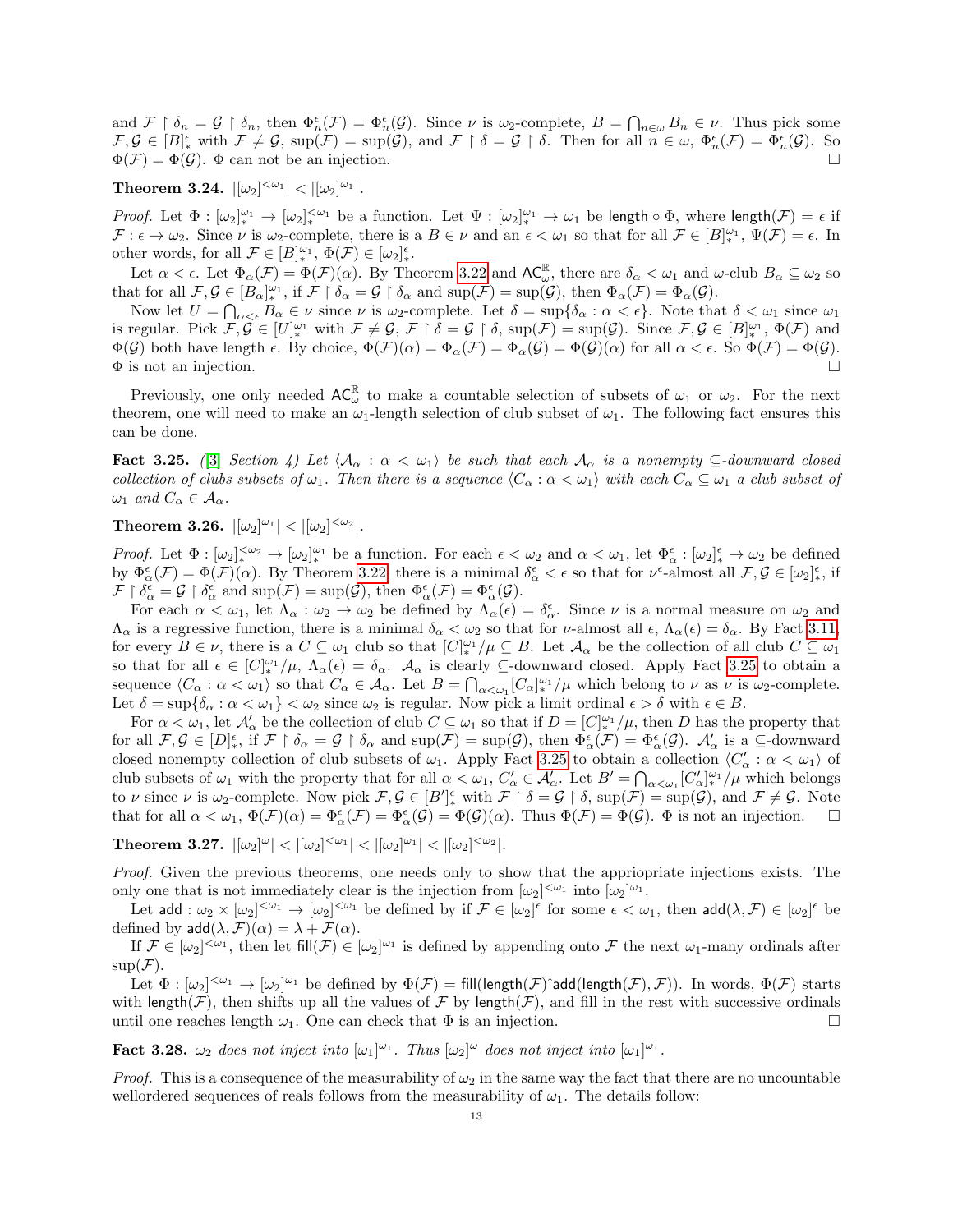Let  $\nu$  be an  $\omega_2$ -complete measure on  $\omega_2$ . Suppose  $\langle f_\alpha : \alpha < \omega_2 \rangle$  is an injection of  $\omega_2$  into  $[\omega_1]^{\omega_1}$ . Let  $F_{\alpha} = \text{rang}(f_{\alpha})$ . Then  $\langle F_{\alpha} : \alpha < \omega_2 \rangle$  is an  $\omega_2$ -sequence of distinct subsets of  $\omega_1$ .

For each  $\beta < \omega_1$ , let  $A_{\beta}^0 = {\alpha < \omega_2 : \beta \notin F_{\alpha}}$  and  $A_{\beta}^1 = {\alpha < \omega_2 : \beta \in F_{\alpha}}$ . Since  $\mu$  is a measure, there is some  $i_{\beta} \in 2$  so that  $A_{\beta}^{i_{\beta}} \in \nu$ .

By the  $\omega_2$ -completeness of  $\nu$ ,  $\bigcap_{\beta \in \omega_1} A^{i_\beta}_\beta \in \nu$ . Let  $\alpha_0, \alpha_1 \in \bigcap_{\beta \in \omega_1} A^{i_\beta}_\beta$ . Let  $F \subseteq \omega_1$  be defined  $\beta \in F \Leftrightarrow$  $i_\beta = 1$ . Then  $F_\alpha = F_\beta = F$ . This contradicts the fact that  $\langle F_\alpha : \alpha < \omega_2 \rangle$  is a sequence of distinct subsets of  $\omega_1$ .

Like the original argument for the cardinal relation  $|[\omega_1]^{\omega}| < |[\omega_1]^{<\omega_1}|$ , the argument that  $[\omega_1]^{<\omega_1}$  does not inject into  $[\omega_2]^\omega$  passes through the set  $S_1$  using  $\infty$ -Borel code and forcing arguments. This originally was proved under  $ZF + AD^+$ . The following gives a purely descriptive set theoretic proof using just AD.

<span id="page-13-1"></span>**Theorem 3.29.**  $\neg(|[\omega_1]^{<\omega_1}] \leq |[\omega_2]^\omega|)$ . Thus  $\neg(|[\omega_1]^{<\omega_1}] \leq [\omega_2]^\omega)$ .

*Proof.* Suppose  $\Phi : [\omega_1]^{<\omega_1} \to [\omega_2]^\omega$  is an injection.

For each  $\epsilon < \omega_1$  and  $f \in [\omega_1]^{\omega_1}$ , let tail $(f, \epsilon) \in [\omega_1]^{\omega_1}$  be defined by tail $(f, \epsilon)(\beta) = f(\epsilon + \beta)$ . Note that for all  $\epsilon < \omega_1$  and  $f \in [\omega_1]^{\omega_1}$ ,  $f = (f \restriction \epsilon)$  tail $(f, \epsilon)$ . Let  $\mu$  denote the club measure on  $\omega_1$ .

For each  $\epsilon < \omega_1$ , let  $P_{\epsilon} : [\omega_1]_{*}^{\omega_1} \to 2$  by defined by  $P_{\epsilon}(f) = 0$  if and only if  $\sup(\Phi(f \restriction \epsilon)) < [\text{tail}(f, \epsilon)]_{\mu}$ . (Recall that  $\prod_{\omega_1} \omega_1 / \mu = \omega_2.$ )

Let  $C \subseteq \omega_1$  be a club which is homogeneous for  $P_{\epsilon}$ . The claim is that C is homogeneous for  $P_{\epsilon}$  taking value 0. Suppose otherwise, then pick any  $\sigma \in [C]_{*}^{\epsilon}$ . For any  $g \in [C]_{*}^{\omega_1}$  with  $\min(g) > \sup(\sigma)$ , define  $\sigma^g \in [C]_{*}^{\omega_1}$ by  $\sigma \hat{g}$ . Then  $P(\sigma^g) = 1$  implies that  $[g]_\mu = \text{tail}(\sigma^g, \epsilon) \leq \sup(\Phi(\sigma^g \restriction \epsilon)) = \sup(\Phi(\sigma))$ . This impossible since  $\sigma$  is fixed,  $[C]^{\omega_1}/\mu = \omega_2$ , and g can be any member of  $[C]^{\omega_1}_{*}$  with  $\min(g) > \sup(\sigma)$ .

It has been shown that C is homogeneous for  $P_{\epsilon}$  taking value 0. Let  $\ell \in [C]_{*}^{\omega_1}$  and let  $\beta = [\ell]_{\mu}$ . Note that for all  $\epsilon < \omega_1$ ,  $\ell =_\mu$  tail $(\ell, \epsilon)$ . Let  $\sigma \in [C]_*^{\epsilon}$ . Let  $\gamma_{\sigma}$  be the least  $\gamma$  so that  $\ell(\gamma) > \sup(\sigma)$ . Define  $f_{\sigma} = \sigma^{\ast}$ tail $(\ell, \gamma_{\sigma})$ . Note that  $f_{\sigma} \in [C]_{*}^{\omega_{1}}$ . Thus  $P_{\epsilon}(f_{\sigma}) = 0$  implies that  $\sup(\Phi(\sigma)) = \sup(\Phi(f_{\sigma} \upharpoonright \epsilon))$  <  $[\text{tail}(f_\sigma, \epsilon)]_\mu = [\text{tail}(\ell, \gamma_\sigma)]_\mu = [\ell]_\mu = \beta$ . That is,  $\Phi$  maps  $[C]_*^\epsilon$  into  $[\beta]^\omega$ .

For each  $\epsilon < \omega_1$ , let  $\beta_{\epsilon}$  be the least  $\beta < \omega_2$  so that there exists a club  $C \subseteq \omega_1$  with the property that for all  $\sigma \in [C]_{*}^{\epsilon}$ , sup $(\Phi(\sigma)) < \beta$ . This defines a sequence  $\langle \beta_{\epsilon} : \epsilon < \omega_{1} \rangle$ . Let  $\delta = \sup \{\beta_{\epsilon} : \epsilon < \omega_{1}\}\$ . Since  $\omega_{2}$  is regular,  $\delta < \omega_2$ .

For  $\epsilon < \omega_1$ , let  $\mathcal{A}_{\epsilon}$  be the collection of clubs  $C \subseteq \omega_1$  so that for all  $\sigma \in [C]_*^{\epsilon}$ , sup $(\Phi(\sigma)) < \beta_{\epsilon}$ . This defines a sequence  $\langle A_{\epsilon} : \epsilon < \omega_1 \rangle$ . Note that for all  $\epsilon < \omega_1$ ,  $A_{\epsilon}$  is a nonempty ⊆-downward closed collection of club subsets of  $\omega_1$ . By Fact [3.25,](#page-12-2) let  $\langle C_\epsilon : \epsilon < \omega_1 \rangle$  be a sequence so that  $C_\epsilon \in \mathcal{A}_\epsilon$  for all  $\epsilon \in \omega_1$ . So for any  $\epsilon < \omega_1$ , if  $\sigma \in [C_{\epsilon}]_*^{\epsilon}$ , then  $\sup(\Phi(\sigma)) < \delta$ .

Note that  $\bigcup_{\epsilon \leq \omega_1} [C_{\epsilon}]_*^{\epsilon} \approx [\omega_1]^{<\omega_1}$ . Observe that

$$
\Phi\left[\bigsqcup_{\epsilon<\omega_1}[C_\epsilon]_*^\epsilon\right]\subseteq [\delta]^\omega.
$$

Hence  $\Phi$  induces an injection of  $[\omega_1]^{<\omega_1}$  into  $[\delta]^\omega \approx [\omega_1]^\omega$  since  $\delta < \omega_2$ . By Theorem [2.16,](#page-7-2) this is impossible.  $\Box$ 

<span id="page-13-0"></span>Fact 3.30.  $|[\omega_1]^{<\omega_1}| < |[\omega_1]^{\omega_1}|$ .

Proof. There is a purely descriptive set theoretic proof of this result in the flavor of the continuity argument used throughout this paper in [\[6\]](#page-18-7). However, the requisite continuity property is more challenging to establish than the analogous continuity properties in this paper. However, there is a very simple set theoretic proof of this result:

Suppose there was an injection  $\Phi : [\omega_1]^{\omega_1} \to [\omega_1]^{<\omega_1}$ . Let  $L[\Phi] \models \textsf{ZFC}$  be the Gödel constructible universe built relative to  $\Phi$  as a predicate.

Note that  $\omega_1^V$  is inaccessible in  $L[\Phi]$ : Suppose  $\delta < \omega_1^V$  and  $|\mathscr{P}(\delta)^{L[\Phi]}|^{L[\Phi]} \geq \omega_1^V$ . Since  $L[\Phi] \models AC$ ,  $\mathscr{P}(\delta)^{L[\Phi]}$  is a wellorderable collection of subsets of  $\delta$  of cardinality  $\omega_1^V$ . In the real world  $V, \delta$  is a countable ordinal and hence there is a bijection of  $\delta$  with  $\omega$ . Using this bijection, one can obtain an  $\omega_1^V$ -length sequence of distinct reals from  $\mathscr{P}(\delta)^{L[\Phi]}$ . This is impossible under AD by a simple form of the argument in Fact [3.28.](#page-12-3) Thus  $|\mathscr{P}(\delta)^{L[\Phi]}|^{L[\Phi]} < \omega_1^V$ . This implies  $\omega_1^V$  is inaccessible in  $L[\Phi]$ .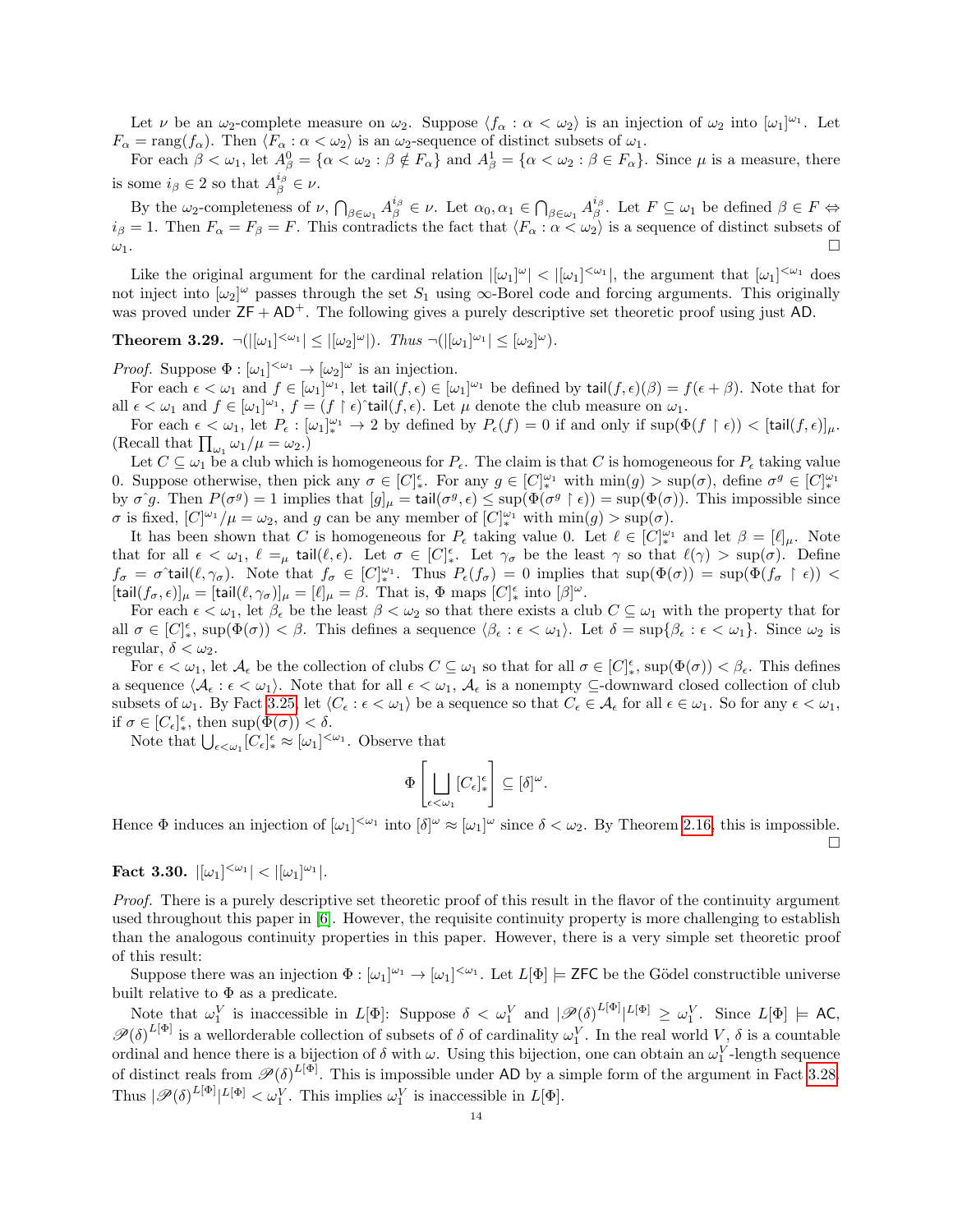Since  $L[\Phi] \models$  ZFC, Cantor's theorem assert that  $L[\Phi] \models |[\omega_1^V]^{\omega_1^V}| = |2^{\omega_1^V}| \geq (\omega_1^V)^+$ . Also since  $L[\Phi] \models$ **ZFC** and  $\omega_1^V$  is inaccessible in  $L[\Phi], L[\Phi] \models |[\omega_1^V]^{<\omega_1^V}| = |2^{<\omega_1^V}| = \omega_1^V$ . By absoluteness,  $L[\Phi] \models \Phi$  is an injection. It is impossible that  $L[\Phi]$  thinks that  $\Phi$  is an injection of  $2^{\omega_1^V}$  into  $\omega_1^V$ . — Первый процесс в постановки программа в серверном становки производительно становки производите с производ<br>В серверном становки производительно становки производительно становки производительно становки производительн

A very similar argument can be used to show that  $|[\omega_2]^{<\omega_2}| < |[\omega_2]^{\omega_2}|$ . See [\[4\]](#page-18-9) Section 4.

<span id="page-14-0"></span>**Theorem 3.31.** Then  $\neg(|[\omega_1]^{\omega_1}| \leq |[\omega_2]^{<\omega_1}|)$ .

*Proof.* Let  $\mathcal{T} = (\omega_1 \times 2, \prec)$  where  $\prec$  is the lexicographic ordering. (Note that ot $(\mathcal{T}) = \omega_1$ .) If  $F \in [\omega_1]_*^{\mathcal{T}}$  and  $i \in 2$ , let  $F_i \in [\omega_1]^{\omega_1}$  be defined by  $F_i(\alpha) = F(\alpha, i)$ .

Now suppose  $\Phi : [\omega_1]^{\omega_1} \to [\omega_2]^{<\omega_1}$  is an injection. Define a partition  $P : [\omega_1]^{\mathcal{T}} \to 2$  by  $P(F) = 0$  if and only if  $\sup(\Phi(F_0)) \leq \sup(\Phi(F_1))$ . Let  $C \subseteq \omega_1$  be a club homogeneous subset for P. The claim is C is homogeneous for P taking value 0.

Suppose C was homogeneous for P taking value 1. Let  $g_0(0) = \text{next}_{C}^{\omega}(0)$ . Suppose  $g_k(\alpha)$  has been defined, then let  $g_{k+1}(\alpha) = \text{next}_{C}^{\omega}(g_k(\alpha))$ . Suppose  $g_n(\beta)$  has been defined for all  $n \in \omega$  and  $\beta < \alpha$ . Then let  $g_0(\alpha) = \operatorname{\mathsf{next}}_{C}^\omega(\sup\{g_n(\beta) : n \in \omega \wedge \beta < \alpha\}).$ 

For each  $n \in \omega$ ,  $g_n \in [C]_*^{\omega_1}$ . Define for  $\alpha < \omega_1$  and  $i \in 2$ ,  $G^n(\alpha, i) = g_{n+i}(\alpha)$ . By the construction of  $\langle g_n : n \in \omega \rangle$ , one has that  $G^n \in [C]_{*}^{\mathcal{T}}$ .

Thus one has that  $P(G^n) = 1$  for all  $n \in \omega$ . This implies for all  $n \in \omega$ .

$$
\sup(\Phi(g_{n+1})) = \sup(\Phi(G_1^n)) < \sup(\Phi(G_0^n)) = \sup(\Phi(g_n)).
$$

It has been shown that  $\langle \sup(\Phi(g_n)) : n \in \omega \rangle$  is an infinite decreasing sequence of ordinals. This contradicts the wellfoundedness of the ordinals.

One must have that C is homogeneous for P taking value 0. For the next part, take  $g_0, g_1$ , and  $g_2$  from the sequence  $\langle g_n : n \in \omega \rangle$  constructed above. The important observation from above is that  $g_0(\alpha) < g_1(\alpha) <$  $g_2(\alpha) < g_0(\alpha + 1)$  for all  $\alpha$ .

For each  $A \in \mathfrak{L}_1$ , let  $h_A \in [C]_{*}^{\omega_1}$  be defined by  $h_A(\alpha) = g_{A(\alpha)}(\alpha)$ . Let  $H^A \in [C]_{*}^{\mathcal{T}}$  be defined by

$$
H^{A}(\alpha, i) = \begin{cases} h_{A}(\alpha) & i = 0\\ g_{2}(\alpha) & i = 1 \end{cases}
$$

.

Note that  $H_0^A = h_A$  and  $H_1^A = g_2$ .  $P(H^A) = 0$  implies that  $\sup(\Phi(h_A)) = \sup(\Phi(H_0^A)) \leq \sup(\Phi(H_1^A)) =$ sup $(\Phi(g_2))$ . Let  $\zeta = \sup(\Phi(g_n))$  which is some ordinal less than  $\omega_2$ .

Define  $\Psi: {}^{\omega_1} 2 \to [\omega_2]^{<\omega_1}$  by  $\Psi(A) = \Phi(h_A)$ . Note that  $\Psi$  is a injection. By the above,  $\Psi: {}^{\omega_1} 2 \to [\zeta]^{<\omega_1}$ . Since  $\omega_1 \otimes \mathcal{P}(\omega_1) \approx [\omega_1]^{\omega_1}$ , one has shown that there is an injection of  $[\omega_1]^{\omega_1}$  into  $[\zeta]^{<\omega_1} \approx [\omega_1]^{<\omega_1}$ . This is not possible by Fact [3.30.](#page-13-0)

For the sake of completeness, one sketches the remaining well-known cardinal relations among the sets considered in this paper:

Fact 3.32.  $\neg(\omega_1 \leq |\mathbb{R}|)$  and  $\neg(|\mathbb{R}| \leq \omega_1)$ .

Proof. By a simple form of the argument in the proof of Fact [3.28,](#page-12-3) there are no uncountable wellordered sequences of distinct reals. That is,  $\omega_1$  can not inject into R.

Under AD, R can not be wellordered. (For instance, a category argument can be used to show that a wellordered union of meager sets is meager under AD.) Hence R can not inject into  $\omega_1$ .

Fact 3.33. Let  $\kappa$  be an ordinal.  $\neg(|[\omega_1]^\omega| \leq \kappa)$ ,  $\neg(|[\omega_1]^\omega| \leq \mathbb{R})$ ,  $\neg(|[\omega_1]^\omega| \leq |\mathbb{R} \sqcup \kappa|)$ , and  $\neg(|[\omega_1]^\omega| \leq |\mathbb{R} \times \kappa|)$ .  $Similarly, \neg ( |[\omega_2]^{\omega} | \leq \kappa), \neg ( |[\omega_2]^{\omega} | \leq \mathbb{R}), \neg ( |[\omega_2]^{\omega} | \leq |\mathbb{R} \sqcup \kappa |), \text{ and } \neg ( |[\omega_2]^{\omega} | \leq |\mathbb{R} \times \kappa |).$ 

*Proof.* Since  $\mathbb R$  injects into  $[\omega_1]^\omega$  and  $\mathbb R$  is not wellorderable,  $[\omega_1]^\omega$  is not wellorderable. So  $[\omega_1]^\omega$  can not inject into any ordinal  $\kappa$ .

Let  $\Phi: [\omega_1]^\omega \to {}^{\omega}2$ . For each  $n \in \omega$ , define  $P_n: [\omega_1]^\omega \to 2$  by  $P_n(f) = f(n)$ . By  $AC_{\omega}^{\mathbb{R}}$ , let  $C_n \subseteq \omega_1$  be club homogeneous for  $P_n$  taking some value  $i_n \in \mathbb{2}$ . Let  $C = \bigcap_{n \in \omega} C_n$ . Let  $r \in \omega_2$  by  $r(n) = i_n$ . Note that for all  $\Phi[[C]_*^{\omega}] = \{r\}$ . Thus  $\Phi$  is not an injection.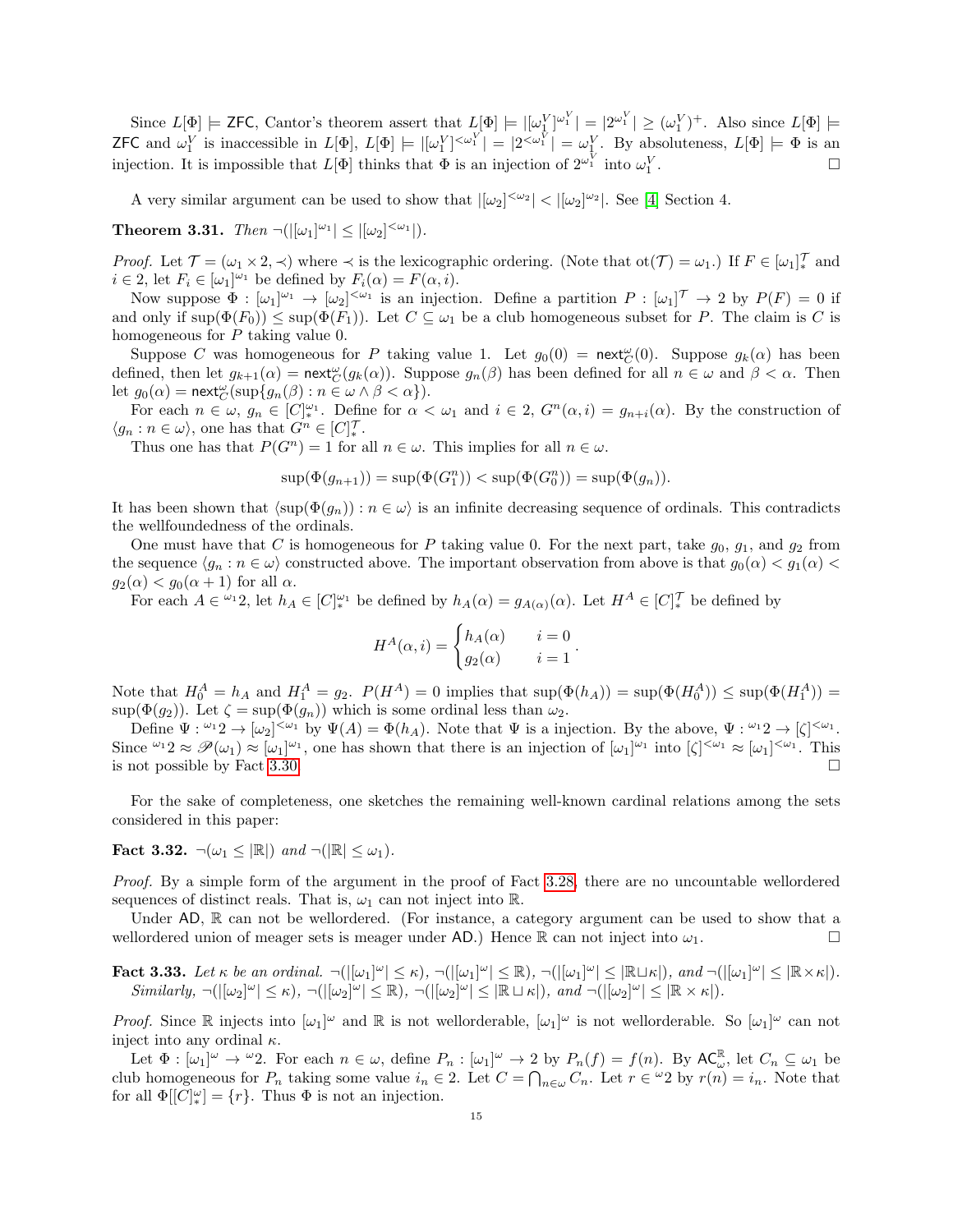Now suppose  $\Phi : [\omega_1]^\omega \to \kappa \sqcup \mathbb{R}$ . Define  $Q : [\omega_1]^\omega \to 2$  by

$$
Q(f) = \begin{cases} 0 & \Phi(f) \in \kappa \\ 1 & \Phi(f) \in \mathbb{R} \end{cases}
$$

Let  $C \subseteq \omega_1$  be club homogeneous for Q. If C is homogeneous for Q taking value 0, then  $\Phi$  maps  $[C]_*^\omega$  into  $\kappa$ . By the earlier argument,  $\Phi$  can not be an injection. If C is homogeneous for Q taking value 1, the  $\Phi$  maps  $[C]_{*}^{\omega}$  into  $\mathbb R$ . Again by the earlier argument,  $\Phi$  can not be an injection.

Suppose  $\Phi : [\omega_1]^{\omega} \to \mathbb{R} \times \omega_1$ . Let  $\pi_1 : \mathbb{R} \times \omega_1 \to \mathbb{R}$  be the projection onto the first coordinate. Then  $\pi_1 \circ \Phi : [\omega_1]^{\omega_1} \to \mathbb{R}$ . By the argument above, there is a club  $C \subseteq \omega_1$  and an  $r \in \mathbb{R}$  so that  $(\pi \circ \Phi)[[C]_*^{\omega}] = \{r\}.$ Then  $\Phi: [C]_*^{\omega} \to \{r\} \times \omega_1$ . Since  $\{r\} \times \omega_1$  is in bijection with  $\omega_1$ ,  $\Phi$  can not be an injection by the earlier part of this proof.

The result for  $[\omega_2]^\omega$  follows by the same argument using the weak partition property for  $\omega_2$ .

The cardinal relations displayed in the diagram from the introduction follow from the work so far.

# 4.  $[\omega_1]^\omega$  is Jónsson

**Definition 4.1.** Let X be a set. Define  $[X]_{\equiv}^n = \{f \in {}^n X : (\forall i \leq j \leq n)(f(i) \neq f(j))\}$ . Let  $[X]_{\equiv}^{\leq \omega} = \bigcup_{n \in \omega} [X]_{\equiv}^n$ .  $n \in \omega [X]_{\equiv}^n$ .

For  $n < \omega$ , X is n-Jónsson if and only if for every  $\Phi : [X]_{\equiv}^n \to X$ , there is some  $Z \subseteq X$  with  $Z \approx X$  so that  $\Phi[[Z]_-^n] \neq X$ .

X is Jónsson if and only if for all  $\Phi: [X] \leq W \to X$ , there is some  $Z \subseteq X$  with  $Z \approx X$  so that  $\Phi[[X] \leq W] \neq X$ .

<span id="page-15-0"></span>**Definition 4.2.** Let  $\bar{f} \in \langle \omega([\omega_1]^\omega)$ . The tuple-type of  $\bar{f}$ , denoted type( $\bar{f}$ ), is a 4-tuple  $(n, m, G, D)$  with the following properties:

(1) *n* is the length of the tuple  $\bar{f}$ .

(2) Let  $S = \{\sup(f_i) : i < n\}$ . Then  $m = |S|$ .

Let  $\text{rang}(\bar{f}) = \bigcup_{i \leq n} \text{rang}(f_i)$ . Note that m also has the property that  $\text{ot}(\text{rang}(\bar{f})) = \omega \cdot m$ . Let  $\langle a_0, ..., a_{m-1} \rangle$  be the increasing enumeration of S. Let  $F : \omega \cdot m \to \text{rang}(f)$  be the increasing enumeration of rang $(\bar{f})$ .

(3)  $G : m \to \mathcal{P}(n)$  is defined by  $G(i) = \{k \in n : \sup(f_k) = a_i\}.$ 

(4) Let  $D : \omega \cdot m \to \mathscr{P}(n)$  be defined by  $D(\alpha) = \{i \in n : F(\alpha) \in \text{rang}(f_i)\}.$ 

If  $Z \subseteq [\omega_1]^{\omega}$ , then let  $type(Z) = \{type(\overline{f}) : \overline{f} \in \{-\omega Z\}.$ 

<span id="page-15-1"></span>**Example 4.3.** Consider  $f_0, f_1, f_2 \in [\omega_1]^\omega$  defined by

$$
f_0(x) = \begin{cases} 0 & x = 0 \\ x + 1 & x \ge 1 \end{cases}, \quad f_1(x) = \begin{cases} x & x = 0, 1 \\ \omega + 2(x - 1) & x \ge 2 \end{cases}
$$

$$
f_2(x) = \begin{cases} x & x = 0, 1 \\ \omega + (x - 2) & x = 2, 3 \\ \omega + 2(x - 3) + 1 & x \ge 4 \end{cases}
$$

The first several values of  $f_0$ ,  $f_1$ , and  $f_2$  are the following:

$$
f_0 = \langle 0, 2, 3, 4, 5, 6, 7, \ldots \rangle \quad f_1 = \langle 0, 1, \omega + 2, \omega + 4, \omega + 6, \omega + 8, \omega + 10, \ldots \rangle
$$

$$
f_2 = \langle 0, 1, \omega, \omega + 1, \omega + 3, \omega + 5, \omega + 7, \omega + 9, \omega + 11, \ldots \rangle.
$$

The picture looks as follows: There are  $\omega \cdot 2$  many columns. Row 0, 1, and 2 indicate which values among  $\omega \cdot 2$  are taken by  $f_0$ ,  $f_1$ , and  $f_2$ , respectively.

$$
\begin{array}{cccccccc} 0 & 0 & 0 & 0 & 0 & \cdots & | & & & & \\ 1 & 1 & & & & & | & & & 1 & 1 & 1 & 1 & 1 & \cdots \\ 2 & 2 & & & & & | & 2 & 2 & 2 & 2 & 2 & 2 & \cdots \end{array}
$$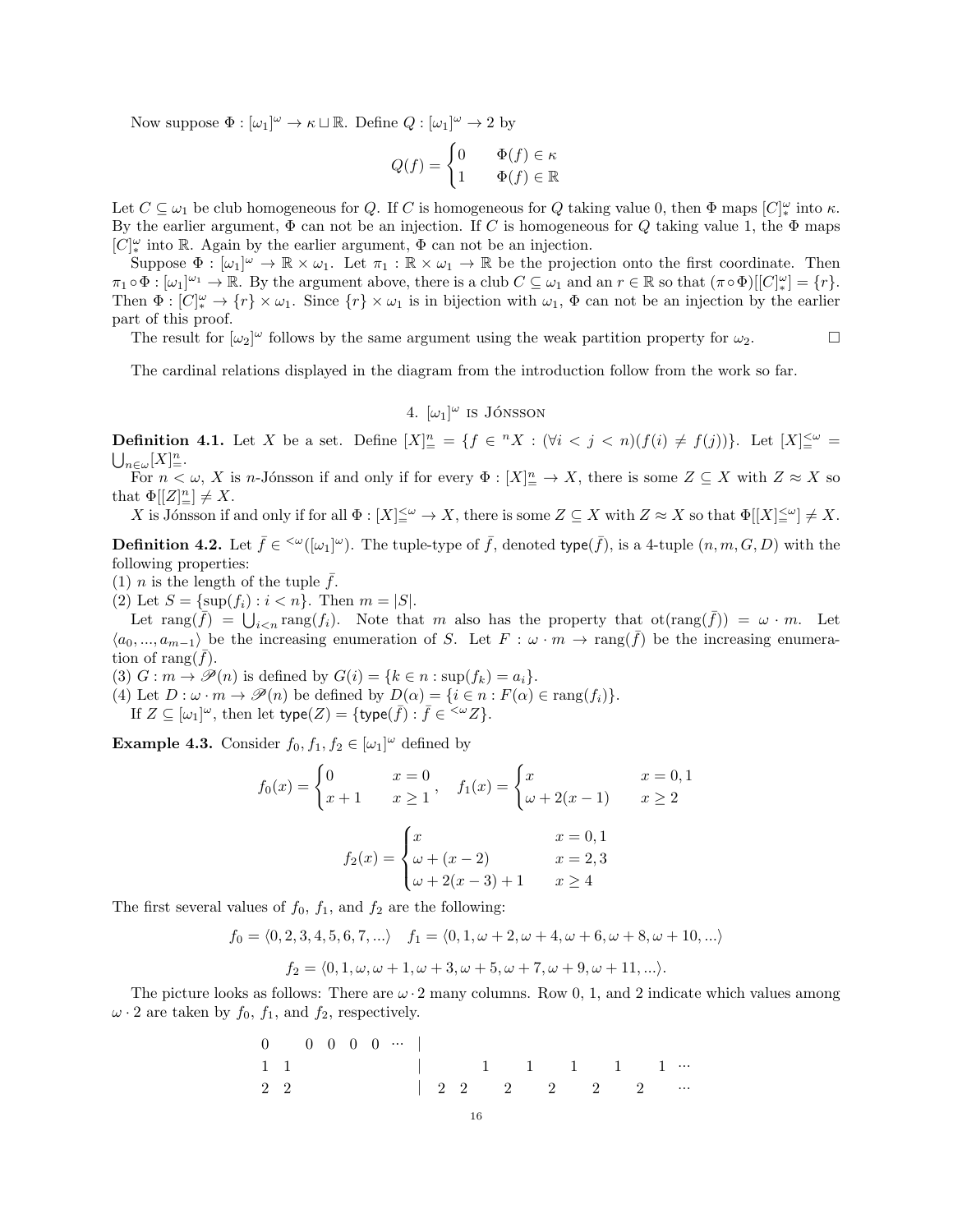Then type( $(f_0, f_1, f_2)$ ) = (3, 2, G, D) where G and D are defined as follows:  $G: 2 \rightarrow \mathcal{P}(3)$  is defined by  $G(0) = \{0\}$  and  $G(1) = \{1, 2\}$ . The function  $D : \omega \cdot 2 \to \mathcal{P}(3)$  can be read off the diagram above by

$$
D(\alpha) = \begin{cases} \{0, 1, 2\} & \alpha = 0 \\ \{1, 2\} & \alpha = 1 \\ \{0\} & 2 \le \alpha < \omega \\ \{2\} & \alpha = \omega, \omega + 1 \\ \{1\} & (\exists k \in \omega)[\alpha = \omega + 2(k+1)] \\ \{2\} & (\exists k \in \omega)[\alpha = \omega + 2(k+1) + 1] \end{cases}
$$

With Definition [4.2](#page-15-0) as the motivation, one makes the following abstract definition of a tuple-type:

<span id="page-16-0"></span>**Definition 4.4.** A tuple-type t is a 4-tuple  $(n, m, G, D)$  with the following properties:

(1)  $n \in \omega$  and  $n > 0$  which is called the length of tuple type.

(2)  $1 \leq m \leq n$  which is called the arrangement number of the tuple type.

(3)  $G: m \to \mathscr{P}(n)$  with the property that for all  $i < m$ ,  $G(i) \neq \emptyset$ ,  $\bigcup_{i \in m} G(i) = n$ , and for all  $i < j < m$ ,  $G(i) \cap G(j) = \emptyset$ . G is called the grouping order of the tuple-type.

(4)  $D: \omega \cdot m \to \mathscr{P}(n)$ , which is called the distribution of the type, is a function with the following properties: (a) For each  $i < m$  and  $l \in \omega$ ,

$$
D(\omega \cdot i + l) \cap \left(\bigcup_{j < i} G(j)\right) = \emptyset.
$$

(b) For each  $k < n$ , if  $k \in G(i)$ , then  $\{l \in \omega : k \in D(\omega \cdot i + l)\}\)$  is infinite.

(c) For each  $k < n$ , if  $k \in G(i)$ , then for each  $j < i$ ,  $\{l \in \omega : k \in D(\omega \cdot j + l)\}\$ is finite.

Observe that if  $\bar{f} \in \langle \omega([\omega_1]^\omega)$ , then the tuple-type of  $\bar{f}$ , type( $\bar{f}$ ), is a tuple-type as defined in Definition [4.4.](#page-16-0)

**Definition 4.5.** Let  $t = (n, m, G, D)$  be a tuple-type. Let  $h : [\omega_1]^{\omega \cdot m} \to \omega_1$ . For  $i < n$ , let  $f_i^{t,h}$  be defined to be the increasing enumeration of  $\{h(\alpha): \alpha < \omega \cdot m \wedge i \in D(\alpha)\}\)$ . Note that the properties of the distibution imply that  $f_i^{t,h} \in [\omega_1]^\omega$ .

Define extract $(t, h) = (f_0^{t, h}, ..., f_{n-1}^{t, h})$ . This is the *n*-tuple extracted from *h* of tuple-type *t*. Note that  $type(extract(t, h)) = t.$ 

**Definition 4.6.** Let X be any set and  $P : \omega \to X$ . P is eventually periodic if and only if there exists  $k, p \in \omega$  and  $x_0, ..., x_{n-1} \in X$  so that for all  $n > k$ ,  $P(n) = x_i$  where  $i < p$  is such that  $n - k$  is congruent to i mod p.

A tuple-type  $t = (n, m, G, D)$  is an eventually periodic tuple-type if and only if for each  $i < m$ , the function  $P_i: \omega \to \mathscr{P}(n)$  defined by  $P_i(k) = D(\omega \cdot i + k)$  is eventually periodic.

Note that there are only countably many eventually periodic tuple-types.

**Definition 4.7.** Let L be the collection of finite tuples  $(\alpha, n, \beta_0, ..., \beta_n)$  where  $\alpha < \omega_1, n \in \omega, \beta_0 < \beta_1 < \beta_0$ ...  $\lt \beta_n \lt \alpha$ . Let  $\lt$  be the lexicographic ordering on L. Let  $\mathcal{L} = (L, \lt)$ . Note that  $\text{ot}(\mathcal{L}) = \omega_1$ .

Let  $H \in [\omega_1]^{\mathcal{L}}$ , that is an order-preserving function of  $\mathcal{L}$  into  $\omega_1$ .

Define  $\Lambda^H : [\omega_1]^\omega \to [\omega_1]^\omega$  by  $\Lambda(f)(k) = H(\sup(f), k, f(0), ..., f(k)).$ 

<span id="page-16-1"></span>**Lemma 4.8.**  $\Lambda^H$  is an injection and type $(\Lambda^H[[\omega_1]^{\omega}])$  consists only of eventually periodic tuple-types.

*Proof.* Suppose  $f, g \in [\omega_1]^\omega$  with  $f \neq g$ .

(Case I) Suppose sup(f)  $\neq$  sup(g). Without loss of generality, suppose sup(f)  $\lt$  sup(g). Then  $\Lambda^H(f)(0)$  =  $H(\sup(f), 0, f(0)) < H(\sup(g), 0, g(0)) = \Lambda^H(g)(0)$ . Therefore,  $\Lambda^H(f) \neq \Lambda^H(g)$ .

(Case II) Suppose sup(f) = sup(g).  $f \neq g$  implies that there is a least k so that  $f(k) \neq g(k)$ . Without loss of generality, suppose  $f(k) < g(k)$ . Then  $\Lambda^H(f)(k) = H(\sup(f), k, f(0), ..., f(k)) < H(\sup(g), k, g(0), ..., g(k)) =$  $\Lambda^H(g)(k)$ . So  $\Lambda^H(f) \neq \Lambda^H(g)$ .

It has been shown that  $\tilde{\Lambda}$ <sup>H</sup> is an injection.

Now suppose  $\bar{f} = (f_0, ..., f_{n-1}) \in \langle \omega([\omega_1]^\omega)$ . Let  $\Lambda^H(\bar{f}) = (\Lambda^H(f_0), ..., \Lambda^H(f_{n-1})$ . Let type $(\bar{f}) =$  $(n, m, G, D)$ . Suppose type $(\Lambda^H(\bar{f})) = (n', m', G', D')$ .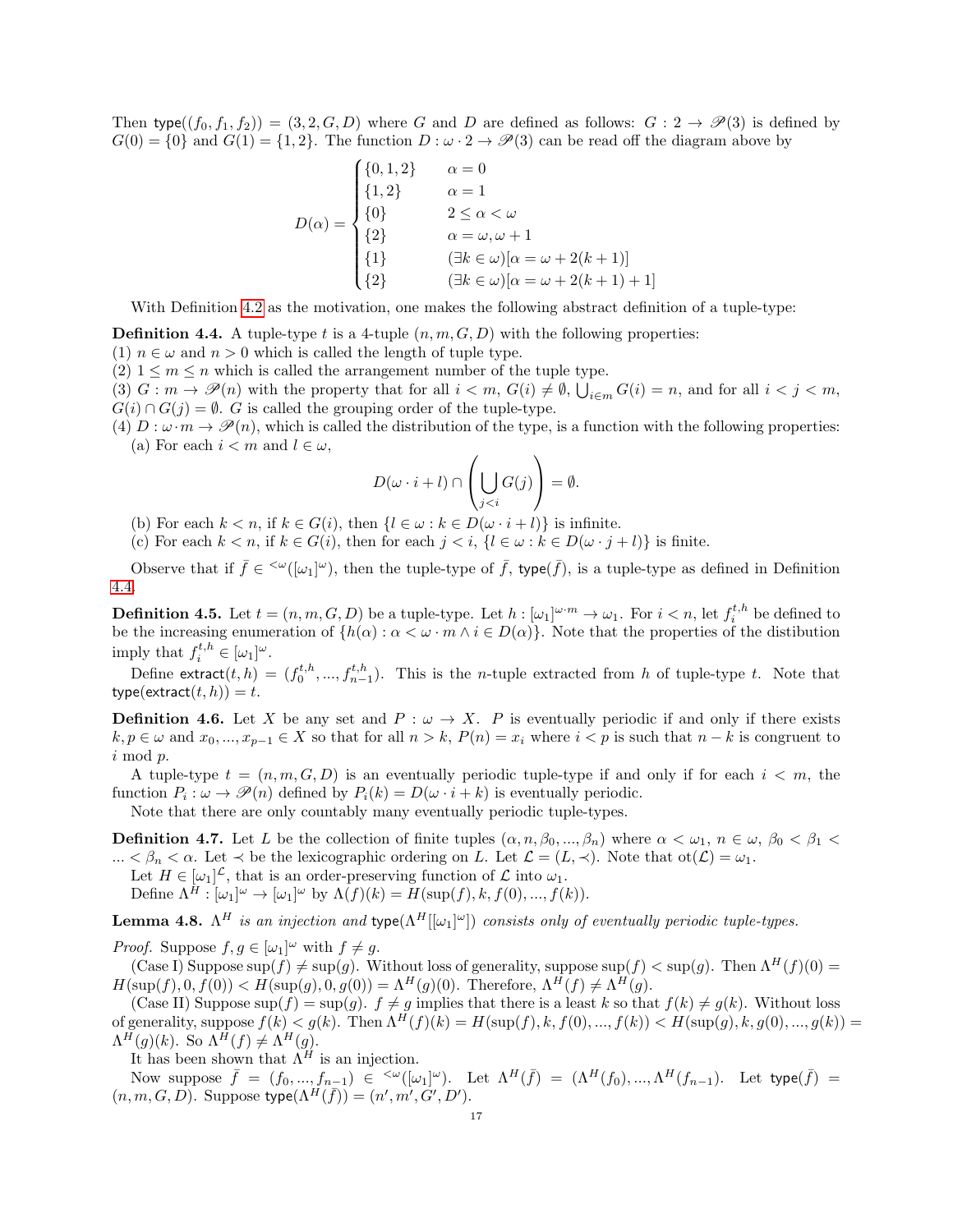For  $i < j < n$ , if  $\sup(f_i) < \sup(f_i)$ , then

 $\Lambda^H(f_i)(a) = H(\sup(f_i), a, f_i(0), ..., f_i(a)) < H(\sup(f_j), b, f_j(0), ..., f_j(b)) = \Lambda^H(f_j)(b)$ 

for any  $a, b \in \omega$ . This implies that if  $\sup(f_i) < \sup(f_i)$ , then  $\sup(\Lambda^H(f_i)) < \sup(\Lambda^H(f_i))$ . This shows that  $m' = m$  and  $G' = G$ .

Pick any  $i < m$ . Let  $P_i(k) = D'(\omega \cdot i + k)$ . Pick a  $\ell \in \omega$  large enough so that for all  $a, b \in G(i)$ , if  $f_a \neq f_b$ , then there is some  $\iota < \ell$  so that  $f_a(\iota) \neq f_b(\iota)$ .

Define an preordering  $\subseteq$  on  $G(i)$  by  $a \subseteq b$  if and only if  $f_a \upharpoonright \ell = f_b \upharpoonright \ell$  or  $f_a \upharpoonright \ell$  is lexicographically less than  $f_b \restriction \ell$ . The  $\sqsubseteq$ -preordering classes of  $G(i)$  are naturally linearly ordered. Note that  $P_i$  is eventually periodic by repeating the  $\sqsubseteq$ -preordering classes of  $G(i)$  in this natural order.

It has been established that type( $\Lambda^{H}(\bar{f})$ ) is an eventually periodic tuple-type.

**Example 4.9.** Let  $f_0$ ,  $f_1$ , and  $f_2$  be the functions from Example [4.3.](#page-15-1) Let  $H : \mathcal{L} \to \omega_1$  be any orderpreserving function of the correct type. Let  $type((f_0, f_1, f_2)) = (3, 2, G, D)$ . Let  $\Lambda^H$  be the associated function as defined above. Let  $type((\Lambda^H(f_0), \Lambda^H(f_1), \Lambda^H(f_2))) = (3, 2, G, D')$ , where D' is defined below: Observe that in  $\mathcal{L} = (L, \preceq)$ , the following objects are arranged as follows:

$$
(\omega, 0, 0) \prec (\omega, 1, 0, 2) \prec (\omega, 2, 0, 2, 3) \prec (\omega, 3, 0, 2, 3, 4) \prec \dots \prec (\omega \cdot 2, 0, 0) \prec (\omega \cdot 2, 1, 0, 1)
$$

 $\prec(\omega\cdot2,2,0,1,\omega)\prec(\omega\cdot2,2,0,1,\omega+2)\prec(\omega\cdot2,3,0,1,\omega,\omega+1)\prec(\omega\cdot2,3,0,1,\omega+2,\omega+4)\prec(\omega\cdot2,4,0,1,\omega,\omega+1,\omega+3)$ 

$$
\prec (\omega \cdot 2, 4, 0, 1, \omega + 2, \omega + 4, \omega + 6) \prec (\omega \cdot 2, 5, 0, 1, \omega, \omega + 1, \omega + 3, \omega + 5) \prec \dots
$$

This implies that

$$
\Lambda^H(f_0)(0) < \Lambda^H(f_0)(1) < \Lambda^H(f_0)(2) < \Lambda^H(f_0)(3) < \Lambda^H(f_0)(4) < \dots
$$
\n
$$
< \Lambda^H(f_1)(0) = \Lambda^H(f_2)(0) < \Lambda^H(f_2)(1) = \Lambda^H(f_1)(1) < \Lambda^H(f_2)(2)
$$
\n
$$
< \Lambda^H(f_1)(2) < \Lambda^H(f_2)(3) < \Lambda^H(f_1)(3) < \Lambda^H(f_2)(4) < \Lambda^H(f_1)(4) < \Lambda^H(f_2)(5)
$$

From the example above, the diagram for D' is given below. In his diagram,  $\hat{0}$ ,  $\hat{1}$ , and  $\hat{2}$  represent  $\Lambda^H(f_0)$ ,  $\Lambda^H(f_1)$ , and  $\Lambda^H(f_2)$ :

> $\begin{array}{ccc} \hat{0} & \hat{0} & \hat{0} & \hat{0} & \hat{0} & \hat{0} & \cdots \end{array}$  $\begin{array}{ccccccccc}\n & \hat{1} & \hat{1} & \hat{1} & \hat{1} & \hat{1} & \hat{1} & \cdots\n\end{array}$  $\begin{array}{ccccccccccccc}\n & & &\hat{2} & & \hat{2} & & \hat{2} & & \hat{2} & & \hat{2} & & \hat{2} & & \cdots\n\end{array}$

Explicitly,  $D': \omega \cdot 2 \to \mathscr{P}(3)$  is

$$
D'(\alpha) = \begin{cases} \{0\} & \alpha < \omega \\ \{1,2\} & \alpha = \omega, \omega + 1 \\ \{2\} & (\exists k \in \omega)[\alpha = \omega + 2(k+1)] \\ \{1\} & (\exists k \in \omega)[\alpha = \omega + 2(k+1) + 1] \end{cases}
$$

Note that  $P_0(k) = D'(k)$  is eventually periodic by repeating  $\{0\}$  and  $P_1(k) = D'(\omega + k)$  is eventually periodic by eventually alternating between {1} and {2}.

<span id="page-17-1"></span>**Fact 4.10.** Let  $\Phi: \langle \omega_1 | \omega \rangle \to [\omega_1]^\omega$  be a function. Let  $t = (n, m, G, D)$  be a tuple-type. Let  $\mu$  denote the club measure on  $\omega_1$ . Let  $\Phi^{t,k} : [\omega_1]_*^{\omega \cdot m} \to \omega_1$  be defined  $\Phi^{t,k}(h) = \Phi(\text{extract}(t,h))(k)$ .

If for  $\mu^{\omega \cdot m}$ -almost all h,  $\Phi^{t,k}(h) < h(0)$ , then for  $\mu^{\omega \cdot m}$ -almost all h,  $\Phi^{t,k}(h)$  take a constant value  $c_k^{\Phi, t}$ .

*Proof.* This follows from the countable additivity of  $\mu^{\omega \cdot m}$ .  $\omega \cdot m$ .

<span id="page-17-2"></span>**Definition 4.11.** Assume the setting of fact [4.10.](#page-17-1) Let  $d^{\Phi,t}$  be the least k if it exists so that  $\Phi^{t,k}(h) \geq h(0)$ for  $\mu^{\omega \cdot m}$ -almost all h. Otherwise, let  $d^{\Phi, t} = \omega$ .

Let stem $^{\Phi, t}:d^{\Phi, t}\to \omega_1$  be defined by stem $^{\Phi, t}(j)=c^{\Phi, t}_j,$  where  $j< d^{\Phi, t}$ 

Thus for  $\mu^{\omega \cdot m}$ -almost all h, stem $\Phi, t \subseteq \Phi$ (extract $(t, h)$ ) and if  $d^{\Phi, t} < \omega$ , then  $\Phi$ (extract $(\Phi, t)$ )( $d^{\Phi, t}$ )  $\geq h(0)$ .

<span id="page-17-0"></span>**Theorem 4.12.**  $[\omega_1]^{\omega}$  is Jónsson.